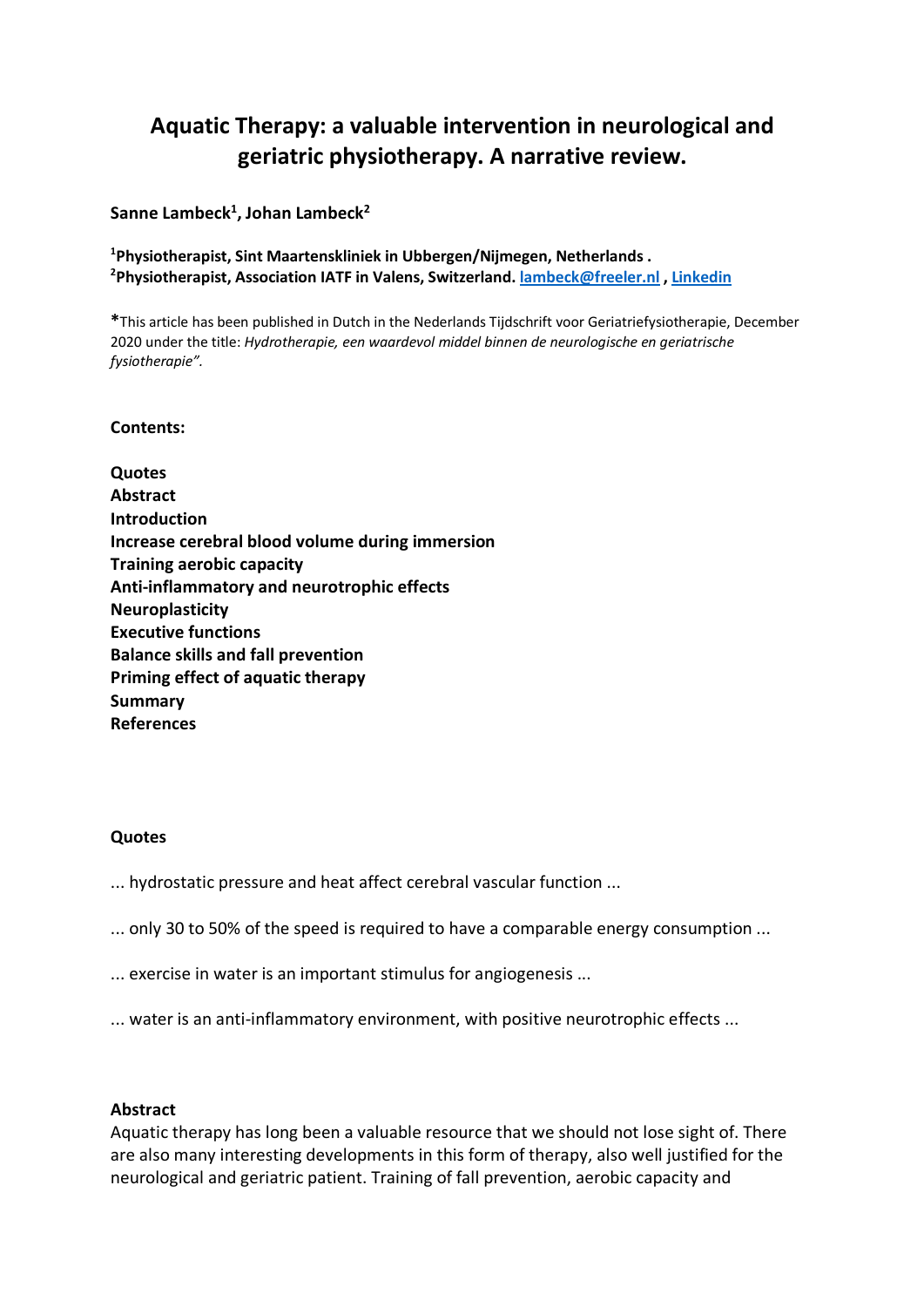influencing neuroplasticity (and the associated (anti) inflammatory processes and cognitive tasks), using the possibilities offered by aquatic therapy, will be discussed below.

#### **Introduction**

The treatment of the geriatric patient is usually aimed at self-reliance and participatory physical functioning (1) by, among other things, offering exercises to prevent falls when standing or walking. Possible dysfunctional systems that can be addressed are the myofascial system, the cardio (cerebro) vascular system, the immunometabolic system and the neurocognitive system. This narrative review provides an overview of the effects that immersion and exercise in water can have on the above systems to support the evidencebased decision that the geriatric physiotherapist makes about the choice to include aquatic therapy in the treatment plan.

A large number of systematic reviews and meta-analyses have now been published on aquatic therapy in the elderly (with a disease): since 2015 on stroke (2, 3, 4, 5, 6, 7), Parkinson's (8, 9, 10, 11 , 12), MS (13, 14), neurology general (15) and elderly general (16, 17). The general conclusion is that aquatic therapy is effective, but has a moderate effect size compared to therapy on dry land, which is sufficient to include aquatic therapy in a treatment plan. But in 2017 Cumming published the report "The health & wellbeing effects of swimming" on behalf of Swim England (18). In Chapter 1 on the physical health benefits, the author concludes: "The unique nature of the aquatic environment as a medium for exercise and physical activity has been comprehensively described. What is evident is that water-based exercise can confer a number of specific advantages, as compared to landbased exercise. Water-based exercise prescription should be a key consideration for health care clinicians and commissioners ". The Dutch physiotherapy guideline for stroke also endorses the usefulness of aquatic therapy for improving muscle strength of the paretic leg in patients with a chronic stroke, with recommendation level 1 (19). It must be said that literature was used until 2012. Much more has been published since, strengthening the evidence.

We agree with Cumming's conclusions and the Dutch guideline. In our opinion, the poor results of the reviews and meta-analyzes are partly due to exercise programs in which the stimulus to adapt a tissue or system was insufficient, resulting in moderate treatment results. The dosage and type of exercise described in the present review were not used in most of the publications and should be helpful when designing aquatic programmes.

#### **Increase cerebral blood volume during immersion**

The hydrostatic pressure when standing or sitting in water up to chest height causes peripheral venous blood to move to the mediastinum (the effect of compressive stockings) within seconds. The result is an increase in cardiac output of approximately 30% (20) with an increase in cerebral perfusion of approximately 7%, in combination with an increase in the flow rate in the supplying arteries. This was measured in 2014 by Carter in the median cerebral and posterior cerebral arteries (21). Tarumi in the same year pointed out the importance of cerebral blood flow for cognitive functions (22).

The increase in flow rate also increases shear stress between the endothelium of the vessel wall and the moving blood , the stimulus for an elevated expression of eNOS (endothelial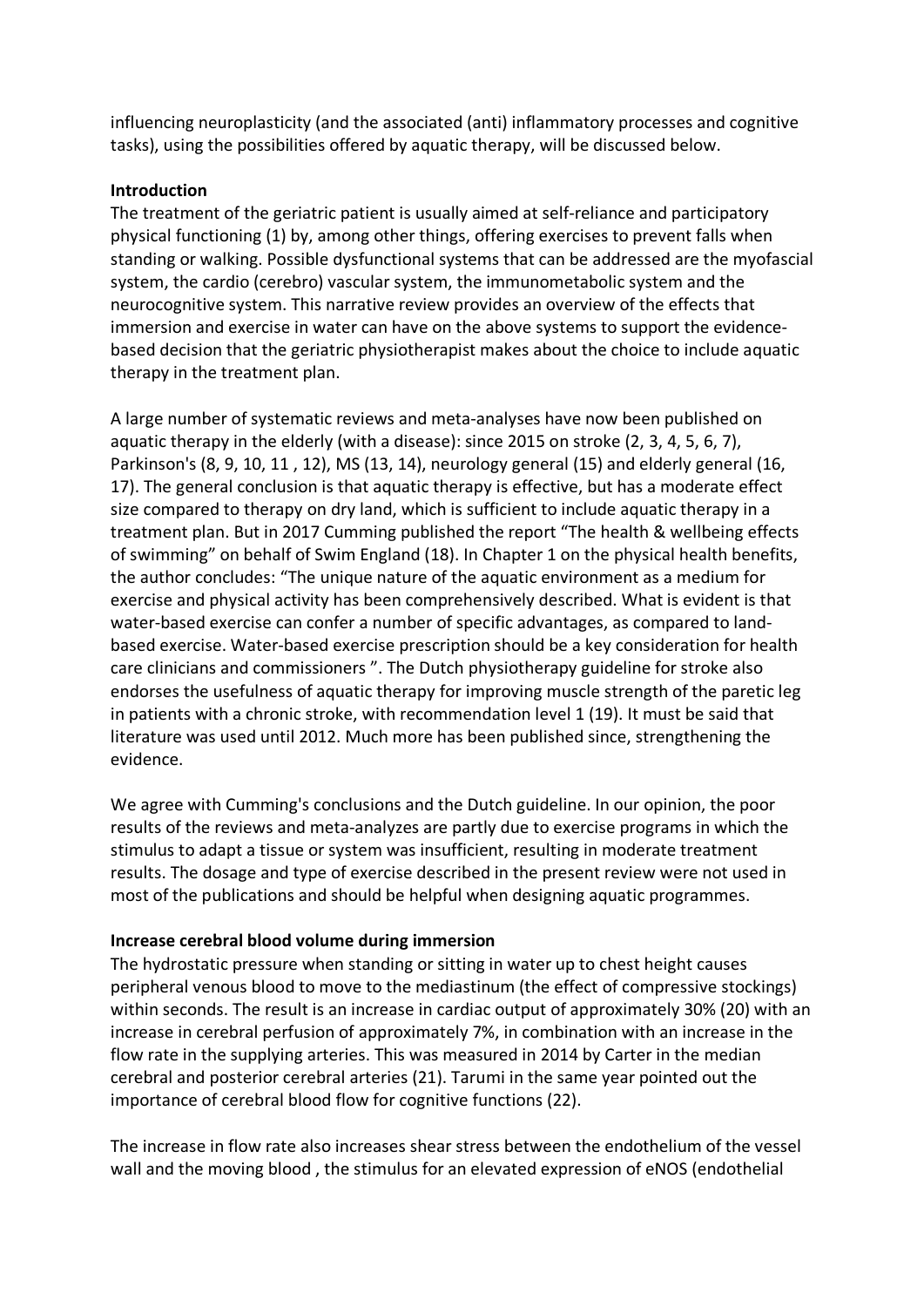nitric oxide synthasis), an enzyme that catalyzes the production of nitric oxide (23). The result is a relaxation of smooth muscle fibers in the vessel wall, leading to vasodilation. The repeated immersion resulted in a sustained increase of eNOS with an adjustment in cerebral vascular compliance.

Immersion has an effect on the autonomous nervous system. Mano in 1985 had already linked hydrostatic pressure to a decrease in heart rate and a decrease in sympathetic activity: the deeper in the water, the more the decrease (24). Recent literature confirms this and indicates that temperature also has an influence: between about 30 $^{\circ}$ C and 37 $^{\circ}$ C the sympathetic activity decreases (25). The immersion effect on the parasympathetic nerve can also be measured, usually as sympathovagal balance, expressed in a number for the heart rate variability (HRV). HRV indicates the variation between the time intervals between consecutive heartbeats. The higher the variation between time intervals, the better the sympathetic and parasympathetic systems work in harmony with each other. lowering stress. Hildenbrand found little difference between the elderly and the young in HRV when immersed in different temperatures:  $31^0$ ,  $36^0$  and  $39^0$ C. (26). HRV increased with immersion temperature, which is partly explained by a higher parasympathetic activity. The higher afferent - parasympathetic activity is primarily related to the regulation of hormonal volume homeostasis via the pituitary gland, which increases diuresis (20) and is temperature dependent (27).

A higher HRV is associated with an increase in prefrontal cortical activity (28, 29) and with faster reaction times and fewer errors during executive tasks (30). Stimulation of the vagal nerve (which plays an important role in the parasympathetic nervous system) improves working memory function (31) and decision making (32).

In addition to this bottom-up relationship, there is also a top-down relationship (33): activity of the prefrontal cortex influences HRV. The prefrontal cortex is an important structure for executive functions. The involvement of executive activities in aquatic therapy makes sense: it enhances the effect of immersion on the autonomous nervous system. We will come back to this relationship in the section on exercise.

In conclusion, there are indications that hydrostatic pressure and heat positively influence cerebral vascular function and areas of the brain involved in executive functions through different pathways.

For the effects of immersion on the function of the heart, lungs and kidneys, we refer to the extensive review by Pendergast (20).

# **Training aerobic capacity: "what is good for the heart is good for the brain".**

As already mentioned, cardiac output increases during immersion up to the collarbones; it is independent of the body position. At normal water temperatures in an aquatic therapy pool between 30 $^{\circ}$  and 34 $^{\circ}$  C, heart rate is the same or slightly decreased compared to land. This means that the stroke volume, even at rest, is exposed to a – small - training stimulus. This higher stroke volume persists during (submaximal) exercise, provided the pumping function of the heart is not compromised. With a lower movement intensity (for example measured in Watts) the same physiological effects can be achieved as on dry land (for example measured in % maximum oxygen uptake)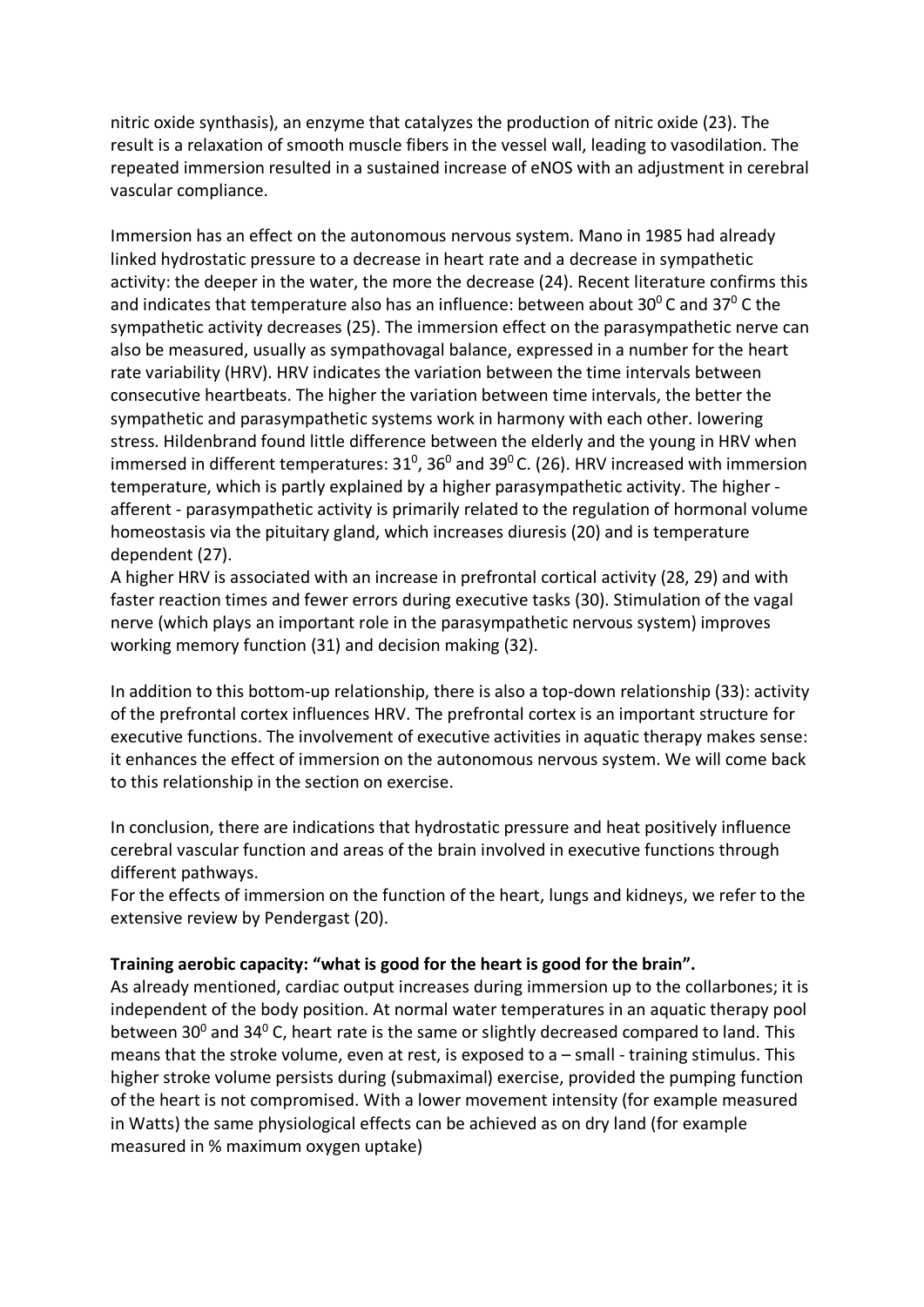In that case, the large body of literature is unambiguous: the physiological adaptation mechanisms of aerobic training are the same when training in water as on dry land, also according to the reviews by Hall (34) and Pendergast (20). This means that people who cannot or with difficulty train on land (for example due to stiffness, pain, obesity, danger of falling, fear of movement) can do so in the water, as for example in the recommendation of the American College of Sports Medicine (35) or in the Canadian best practice recommendation on aerobic exercise after stroke (36).

The reviews by Daly (37), Bergamin (38) and the meta-analysis by Waller (17) show that even healthy elderly people have better effects on aerobic capacity from training in water than from training on land, although the effect size is small

Energy consumption during movement in water depends on the buoyancy force and the resistance of the water. The resistance increases quadratically with the speed. Both depend on the depth that is used. When standing and jumping, relatively little energy will be required for the anti-gravity musculature at sufficient depth. Walking or jogging in water shows that only 30 to 50% of the speed on dry land is needed to have a comparable energy consumption (2.6 to 3.5 versus 5.5 to 13.4 km / h) (39). Since the energy consumption changes by the third power of the speed, the energy consumption can also be reduced very easily and quickly when the speed is reduced. This means that people can practice longer and with a higher dose before they are (too) tired, so they can repeat more often in the sense of distributed or massed practice.

Also important is that cerebral blood flow increases with the amount of exercise. In healthy subjects, Pugh compared exercise in water and on land with comparable oxygen use (40). The flow velocity in the middle and posterior cerebral arteries was 8 to 10% higher in water (see Figure 1). Parfitt found a similar flow velocity in the middle cerebral artery when walking on an underwater treadmill at a speed of 4 km / h or when running on a treadmill on dry land at 65% of VO2 max (41). As already described, there is a relationship between flow velocity, endothelial shear stress and release of eNOS, among others, during immersion. This relationship is maintained during exercise (42): "what is good for the heart is good for the brain".

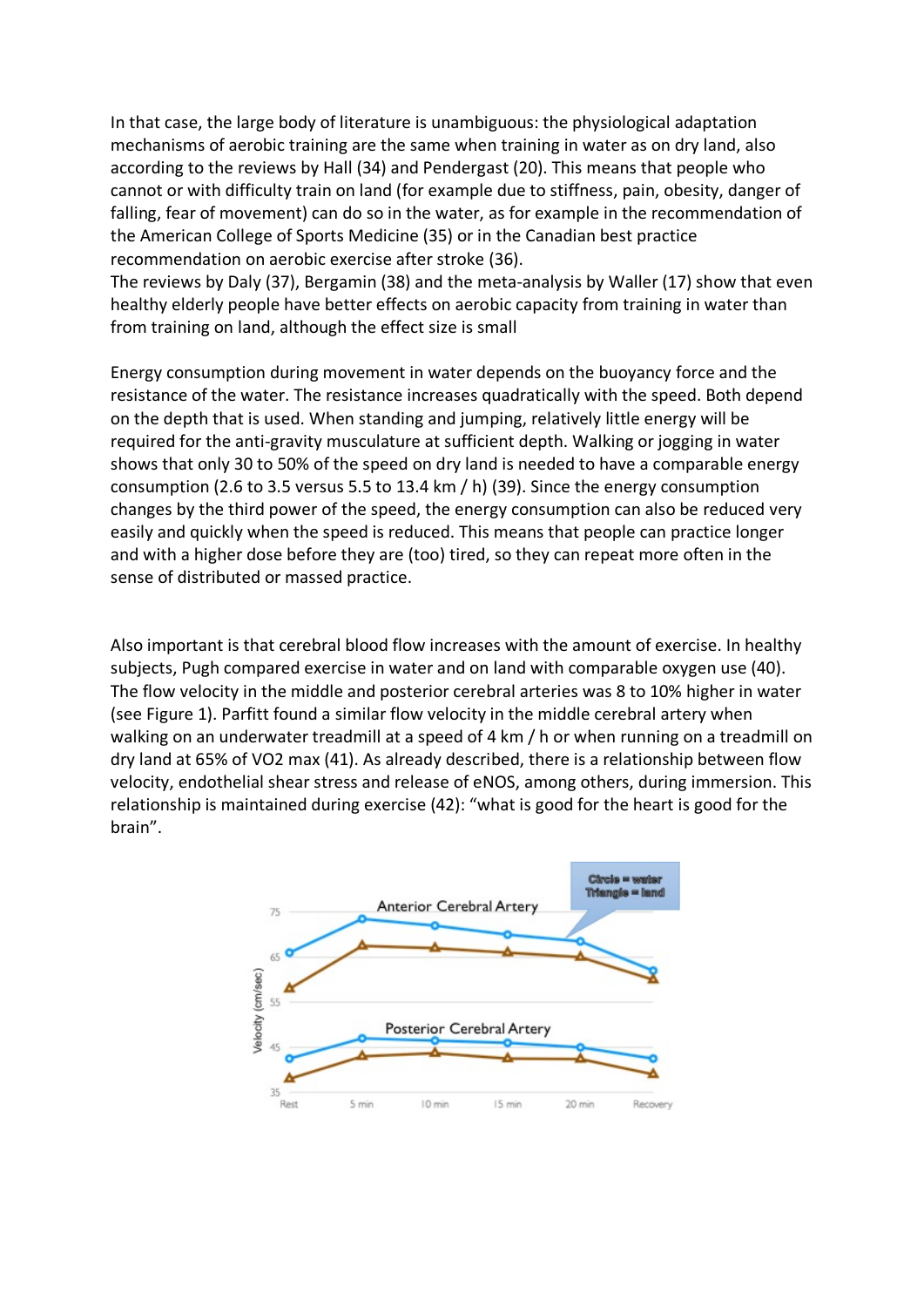Figure 1. Exercise on dry land and in water with the same intensity (on a bicycle ergometer) results in a significantly higher blood flow in water in the two cerebral arteries (with a higher flow rate). Pugh, 2015 (40), version B. Becker, 2018, with permission.



Figure 2. This graph shows that there is a significant increase in eNOS after 12 weeks of training in water compared to training on land at the same intensity. Lambert, 2014 (42), version B Becker, 2018, with permission.

The flow rate initiates endothelial changes. This results in a decrease in the stiffness of the arterial wall, important for the regulation of blood pressure. In water, the diastolic blood pressure is about 15% lower than on dry land, the systolic and mean arterial blood pressure change somewhat too (but does not increase!) (20). The long-term effects of training in water and training on land are comparable (43).

# **Anti-inflammatory and neurotrophic effects**

Movement in water has effects on the immuno-metabolic system, especially on the relationship between glucose metabolism and immune processes in the central nervous system.

Neuroinflammation is an inflammation of nervous tissue in which the immune system of the central nervous system becomes chronically active and the expression of growth factors such as the brain-derived neurotrophic factor (BDNF) is reduced. This process is linked, among other things, to various neurodegenerative disorders with loss of volume and function of brain structures such as the hippocampus (44). Neuroinflammation can also arise in chronic low-grade inflammation and is partly related to age - inflammaging (45) - in combination with, for example, a passive lifestyle (46), resulting in insulin resistance (47, 48). Chronic pain is also neuro-inflammatory (49). Neuroinflammation is linked to cognitive decline. Brain structures related to executive functions show a greater number of markers of neuroinflammation than, for example, the primary motor or sensory cortices. (50). Neuroinflammation in neurodegenerative disorders is associated with insulin resistance in the brain (51).

In addition to the dysregulation in insulin metabolism, there is also an imbalance between pro-inflammatory and anti-inflammatory cytokines, such as the interleukins IL-6 and IL-10.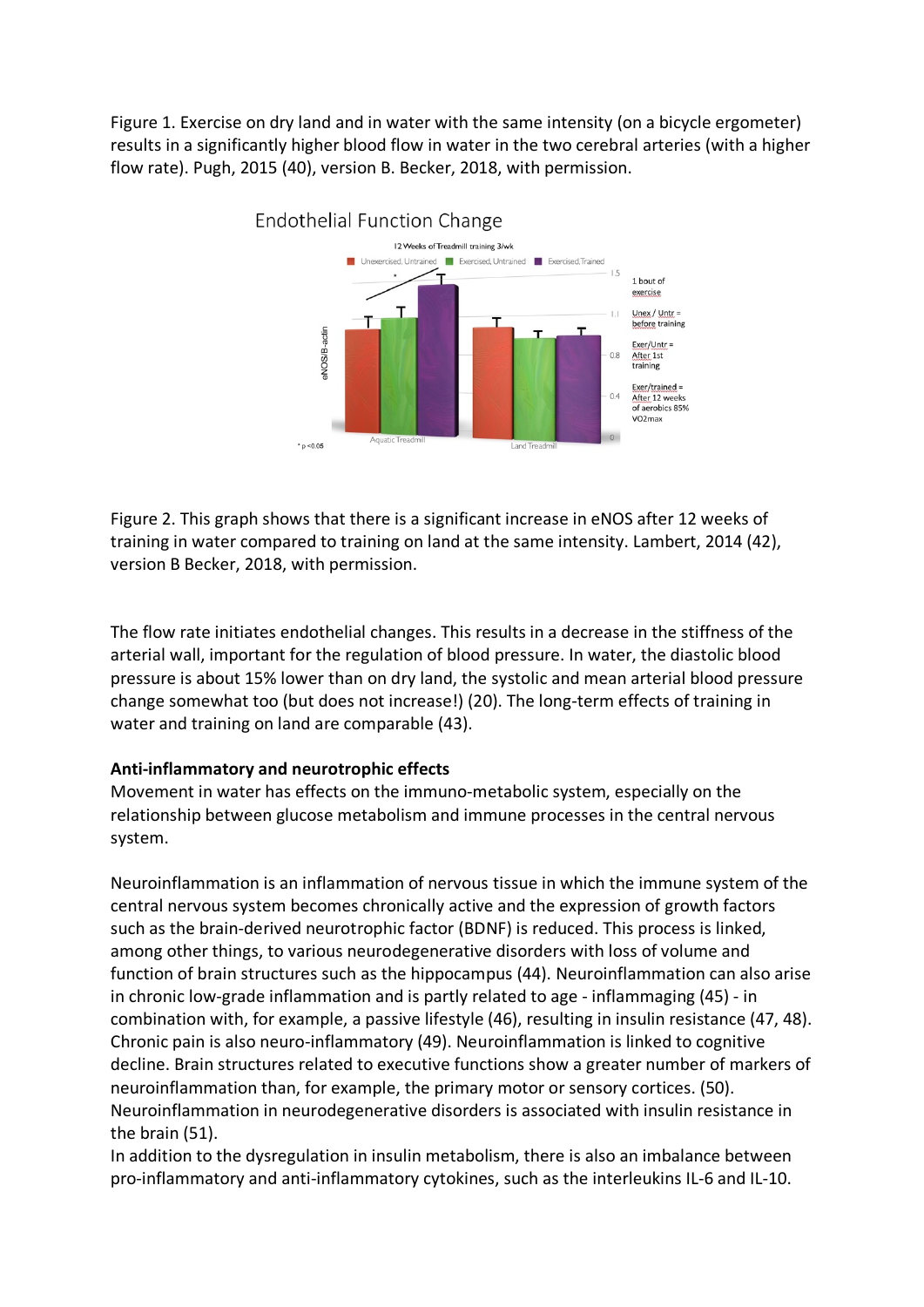But the imbalance also exists between other cytokines such as leptin and adiponectin. Leptin concentrations are linked to the amount of adipose tissue. The large amount of literature clearly shows: there is a marked relationship between (problems of) the metabolic system and the immune system. Strengthening the immune system with positive effects on the (glucose) metabolism takes place partly through exercise (52). Meijer adds that exercise is only effective when patients themselves combine kinetic, sensory, cognitive and social challenges in the sense of environmental enrichment (53).

Environmental enrichment was also used in another context by Krakauer: in the early rehabilitation of arm function in stroke patients, he used virtual reality with the key words high-dose, playful, movement exploration (54). It is about movement: exercise is a must and is good for the brain (55).

Anti-inflammatory effects have been shown when training muscle function. Training produces an inflammatory response, characterized, among other things, by an increase in the amount of cytokines (IL-6 and IL-10) and of BDNF, both locally and systemically. BDNF has a neuroprotective, anti-inflammatory function (56), but is also involved in the energy metabolism , in particular of cells in the central nervous system.

The increase depends partially on the number of active muscles, the training time and the intensity of the training. This means that in research both "normal" aerobic training is used, with a measurable increase in BDNF from 70% VO<sub>2</sub> max, and high intensity interval training (or Tabata) (57). Kang found that a 16-week aerobic exercise in healthy elderly people (intensity up to 70% of the  $VO<sub>2</sub>$  max) showed an increase in BDNF, linked to better memory function (as part of executive functions, measured by the MMSE) (58) .

BDNF has a central role in brain plasticity due to physical activity and environmental enrichment, which increase the amount of BDNF in the serum as well as in the brain. Håkansson found that the serum BDNF level increased clinically significantly after an intensive exergame activity with an RPE between 11 and 13. This was also significantly correlated with working memory activity (59).

Exercise in water also increases anti-inflammatory cytokines and BDNF, along with a decrease in pro-inflammatory cytokines. The first clue came from a study of swimming rats with diabetes by Teixeira (60). Results were that regular exercise in water (3 times a week for an hour for 8 weeks) significantly decreased the pro-inflammatory cytokines IL-6, TNF-α, CRP and increased in the anti-inflammatory cytokines IL-10, IL-4.

Pochmann, in her paper on modulation of cytokines in Parkinson's, mentions that water is an anti-inflammatory environment, which weakens the immune response. The immune response is the increased activity of the pro-inflammatory part of the immune system. In this study, aerobic training (60% of VO<sub>2</sub> max) and resistance exercises (2x / week, 60 min) were performed, based on ACSM guideline, supplemented with playing (61).

There is an inverse relationship between pro-inflammatory cytokines and growth factors such as BDNF (62). Bansi found that aerobic exercise in water at 60% of VO<sub>2</sub> max in patients with MS significantly increased the amount of BDNF after 6 weeks (63). In an aerobic training group on land, the amount of BDNF did not change, in line with Cabral (57) and Kang (58).

Ayan showed the same relationship between - the changes in - Insulin-like Growth Factor (IGF-1) and the trail making test in young elderly people after an exercise program in water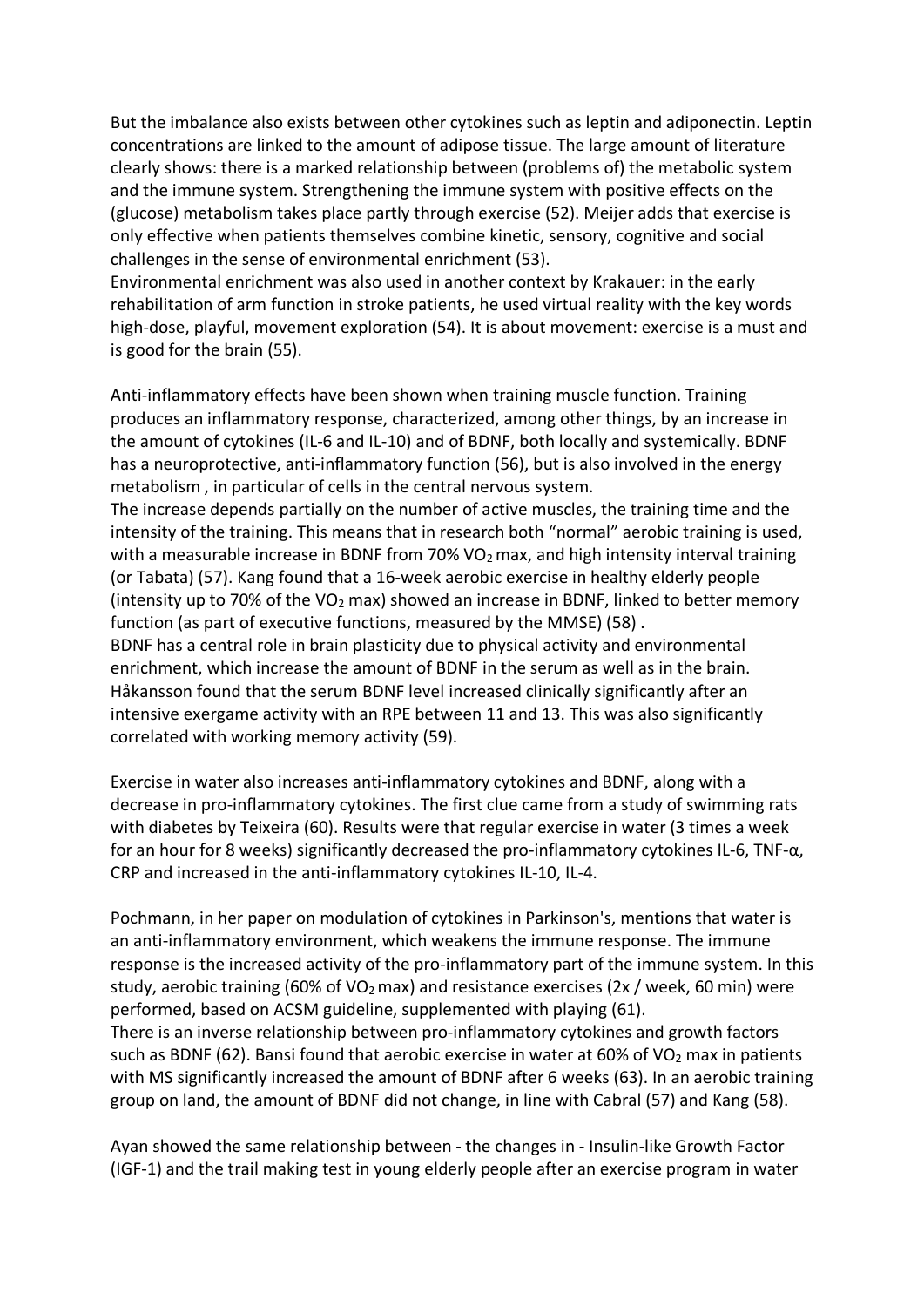(64). The trail making test measures cognitive flexibility, one of the executive functions. Poor results on the trail making test are correlated with poor performance on an obstacle course (65).

In conclusion, there is evidence that neurotrophic effects in water occur at moderate aerobic intensities, which is of interest in individuals who are - musculoskeletally - impaired in increasing movement intensity. There is a link with training cognitive / executive functions that can also be trained by moving in water.

#### **Neuroplasticity**

Neuroplasticity is the nervous system's ability to respond and adapt to environmental conditions. This includes a series of functional and structural mechanisms involving neural and neurovascular reorganization: synaptogenesis, neurogenesis and angiogenesis (66). Angiogenesis is necessary for the other adaptations: supply of blood is necessary for neuronal processes, stimulated by BDNF and the vascular endothelial growth factor (VEGF) (67). Exercise is an important stimulus for angiogenesis and exercise in water has an added value because of the aforementioned effects on the cerebral circulation. It may be assumed that movement is essential as the ultimate basis for (sensorimotor) neuroplasticity. Movement is motor learning and was already described by Schmidt and Lee in 1999 as: "The realization of a - relatively permanent - change to skilled motor behavior, resulting from exercise, adapted to the characteristics of the environment, linked to error detection" (68). When we apply error detection to (re) learning balance skills, a pool is ideal. For example, a balance error might mean a stumbling reaction: necessary in ADL. Tripping is a must (69): error-augmented learning processes increase neuroplasticity and the re-acquisition of skills.

Movement must be meaningful; depending on the environment. An enriched environment, as described earlier in this article, has enormous behavioral and neurobiological consequences (70, 71, 56). The elements of environmental enrichment are: (moderate) intensive exercise, social contact, learning something new, being challenged, movement exploration, modulation of attention, somato-sensory stimulation, solving a problem. In one phrase: play and get tired!. This is perfectly possible in water: intensive movement games in a safe way, coupled with training of balance for posture and gait. Moreover, when this is accompanied by successful experiences (succeed in jumping or walking fast, patient tripped but didn't fall, movement hurts less, someone is nicely tired) this is also good for selfefficacy, embodiment, resilience, pleasure and other for example in the "positive health model" (72).

# **Executive functions**

Some elements of environmental enrichment belong to the executive functions (EF). These are cognitive control processes of task-oriented actions and adjustments of (movement) behavior in complex or new situations (73). Numerous sub-functions have been described, usually in three main categories:

- Cognitive flexibility: making an alternative planning / solving problem.
- Response inhibition: slowing down or stopping behavior / attention modulation, concentration.
- Using the working memory: select information and hold it temporarily.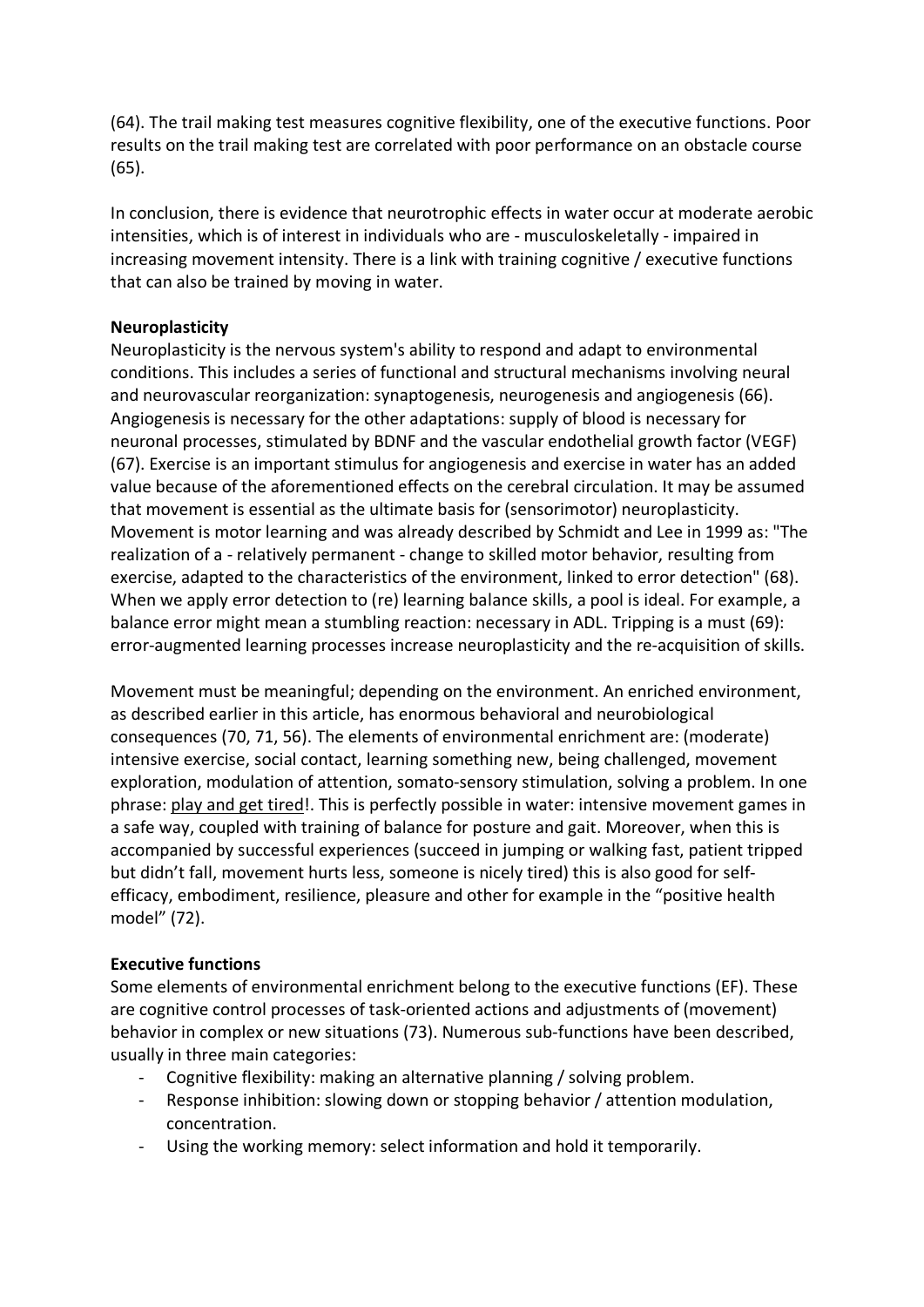Executive functions are located anatomically in the prefrontal cortex in particular, on which the vagal nerve also projects. The literature establishes a relationship between executive functions with reaction speed (74), maneuverability or motor agility (75, 74), negotiating obstacles (65), walking with dual tasks (65) and in a more general sense; instrumental ADL (76).

Since 2012, various articles have been published about executive functions and movement in water. Abou-Dest compared the differences in the EF between a group of elderly people who regularly swim and a group of people with a mainly sedentary lifestyle (77). Effect sizes on tests measuring EF in favor of the swimming elderly averaged 1.23 (Cohen's d). No correlation was found with aerobic capacity. This was confirmed in a follow-up study by Albinet (78). Water aerobics and swimming at 40-65% of the heart rate reserve were compared with a stretching program. There was only an increase in EF in the group assigned to aqua aerobics and swimming, strongly correlated with heart rate variability, i.e. with sympathovagal balance (which improves during water immersion). Again: no relationship with aerobic capacity. Sato (79) and Kang (80) looked at EF in two forms of water exercise in independent elderly people and people with mild dementia respectively. In the randomized groups, either a simple program was offered or a "water cognitive" program with elements such as: dual tasks, social contact and play. Both authors concluded that the EF changed significantly better in the water cognitive group. Kang offered his program with an intensity between the 10 and 13 of rate of perceived exertion (RPE). Fedor used a comparable intensity of 60-70% of the maximum heart rate (81). He compared the EF between a usual care group and a group that exercised six times an hour of aerobic exercise in the water in only one week, with significant changes in the EF. The control group did not change. Less intensive forms of movement are also effective. Bressel found that healthy older adults made between 111-192% more listening errors in an auditory double task while standing on land in a "staggered" position (one foot diagonally behind the other) compared to standing staggered in chest-deep water (82). Nissim used Ai Chi (active relaxation with standing balance tasks in the water) and compared this to T'ai Chi (83). There was a clear difference in both working memory and balance (measured with the POMA) between the two groups in favor of Ai Chi.

In summary: the possibilities for exercising executive functions are at least as good in water as on land. In addition to the regular reasons: the possibility to exercise and play aerobically (exergame). The extras are: the increased parasympathetic activity, the higher cerebral blood flow, the anti-inflammatory environment and the high probability that neurotrophic factors increase in water at lower intensities. The amount of research is still small, but promising.

This also applies to the effects of exercise in water on dementia. Myers published a spectacular case study on a mostly non-responsive Alzheimer patient through modified Halliwick and Watsu. A quote from the article: "The patient continued to perform aquatic therapy exercises at increasingly advanced levels over the subsequent 3 months, and he eventually could obey a command to walk in the water to the edge of the pool, retrieve a pool toy, and bring it back to the aquatic therapist. Staff noticed that for 2 to 3 hours after his aquatic therapy sessions he was smiling more and talking more clearly without his usual trouble finding words. He even joked with the staff" (84). Aquatic therapy of this patient can be viewed at https://www.youtube.com/watch?v=aQP1p8lWQys . Modified Halliwick was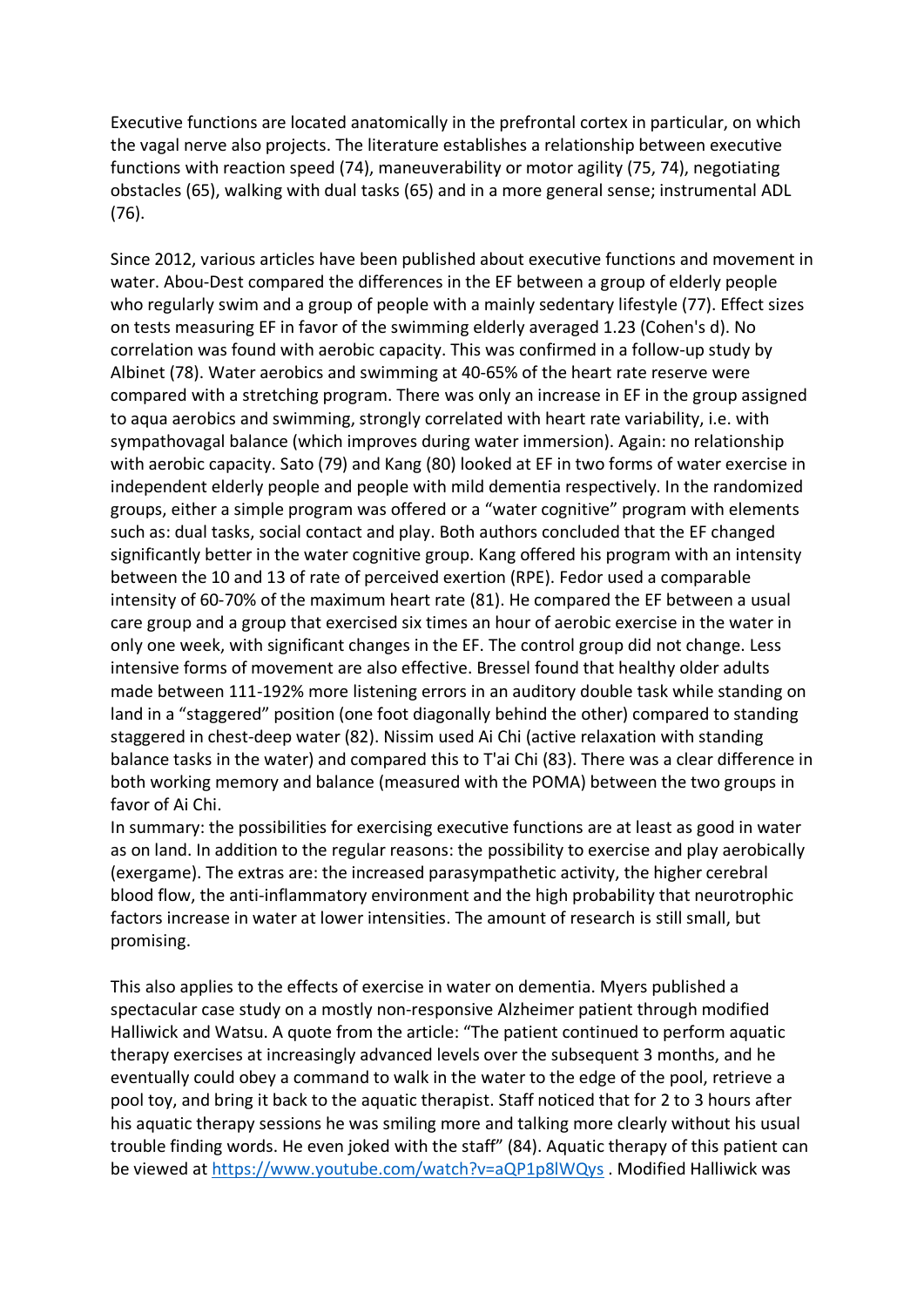also used in another case study of a patient with end-stage Alzheimer's disease. Again, aquatic therapy resulted in better and adequate communication, as well as less assistance with transfers and going (85).

The literature is further limited. In addition to the research by Kang (80) already discussed, there are two publications by Neville (86) and Henwood (87) about the Watermemories Swimming Club in Australia. This is a general program with elements of stamina, strength, flexibility and balance. Positive effects on psychological factors, well-being and pleasure have been described. A well-described intervention - Aquamentie - combines Halliwick and Ai Chi with the environmental enrichment and stimulation of executive functions described above (88). Van de Rakt has also published an extensive description of the practical possibilities in water, based on the concept of Waterspecific Therapy-Halliwick (89).

# **Balance skills and fall prevention**

Fall prevention is an important exercise goal for people with balance problems. There are many causes that ultimately have to be tackled in a tailor-made program. Aquatic therapy can be a part: the environment is safe and all kinds of elements of fall prevention can be practiced. Clinically relevant changes in outcome measures such as the Berg Balance Scale (BBS), Tinetti's POMA test or the Timed Up and Go (in the sense of Minimal Clinical Important Change / Improvement or Minimal Detectable Change) are numerous, recent examples are Aidar (90), Silva (91), Clerici (92), Ku (93) and Temperoni (94). Aquatic therapy has even better effects than dry therapy according to Iliescu (5). Her systematic review showed this clinical message: "There is strong evidence that aquatic therapy is more effective than land-based therapy alone for improving aspects of mobility and balance post stroke". Pinto's conclusion in his meta-analysis on aquatic therapy in Parkinson (PD) patients is that "Aquatic therapy may be an excellent alternative for individuals with PD who lack confidence to perform movement tasks, have postural instability, and a high risk of falling" (11) . A very recent meta-analysis by Kim is about the comparison of aquatic therapy and land-based therapy of dynamic balance in the elderly, with and without disabilities (95). Ten randomized trials were included, of which 5 on PD and 5 on healthy elderly people, osteoporosis or heart complaints. There was no subgroup analysis for PD, so Kim concluded in general that the effect measures of aquatic therapy compared to therapy on land are on average slightly larger for dynamic steady-state equilibrium, proactive equilibrium and equilibrium on a test battery.

The first good publication about fall prevention was by Simmons (96). This randomized trial had four arms: sit in water, sit on land, exercise on land, and exercise in water. The average functional reach at the start was between 21.6 and 23.1 cm. The functional reach in the two groups that sat was on average between 23.6 and 24.4 cm at the end. The land exercise group scored an average of 28.7 cm and the water group had a score of 34 cm. A few important parts of the program were:

- Walking with knee lifts: necessary to be able to step over obstacles and practice recovery steps (97). Training adequate recovery steps (long and high steps) is important so that feet can be placed sufficiently in front of the body's center of gravity to increase the support surface, in combination with the push-off force of the supporting leg (98). The buoyancy of the water helps with this.
- Walking sideways with cross-over steps: necessary with medio-lateral loss of balance.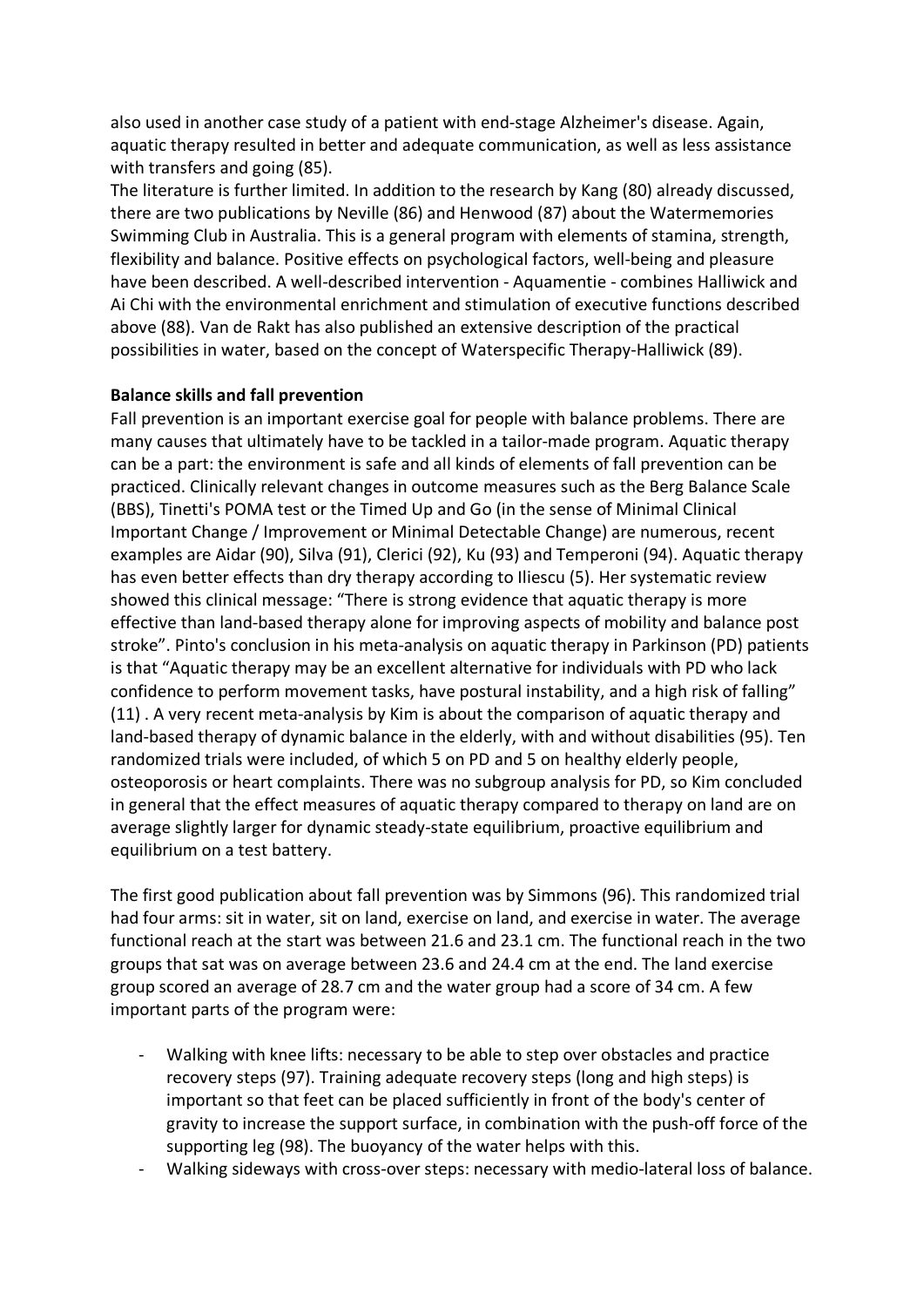- Getting up on the toes: training muscle power of the calf muscles
- Making circles with the pelvis: moving the body's center of gravity.

The hypothesis behind the large change in functional reach in the water was that the subjects could make larger movements of the body's center of gravity without fear of falling, but also that balance errors were made that contributed to updating the posture control. Meanwhile, we find more topics important, but this still rarely used in aquatic therapy (research):

- practice with dual tasks
- use unexpected perturbations; let people stumble or trip
- jump and run: agility
- gait variability: dare to walk in all kinds of (fantasy) ways
- go and stand with a narrow base
- keep balance without additional use of the hands and arms
- fitness training as part of fall prevention
- use executive functions during movement tasks

When learning new motor strategies, someone needs (a lot of) time for feedback: water gives that feedback time to react. This slowness, together with safety, also gives the therapist time to wait for balance adjustments to "show up".

Functional and challenging tasks involving executive functions can sometimes be better practiced in an environment that is less dangerous than dry land, where there is less risk of falls and injury, and also providing more participation and compliance (99, 100).

Aquatic therapy enables to start movement training at an early rehabilitation stage, when there are still major problems with upright against gravity. Tyson found that the main reasons for low dose and intensity in stroke units were pain, fatigue, and concentration (101). We hypothesize that the factors pain and fatigue are less prominent in aquatic therapy, supported by Tripp, who used Halliwick therapy in early rehabilitation. He found clinically relevant differences compared to the land group on the Berg Balance Scale and the Functional Ambulation Categories (102). Early start is an important predictor for later stage participation. And logically this is also an advantage for the early use of all tissues and thus prevent disuse as much as possible. Water is ergonomic for the therapist too: it supports the patient.

A study by Lim about energy consumption in people with a stroke shows lower energy consumption when walking at a self-selected walking speed in chest-deep water, which means that longer practice sessions are possible (103). Exercising in shallower water however results in an increase in energy consumption, equaling energy consumption when walking on land (at the same walking speed). In addition to walking speed, the water depth in which one walks is therefore also a variable in cardiac load, as has also been argued before.

Also, group activities in water are safe and economical: treating and challenging persons mentally and physically needs less therapists. The pleasure that comes from being able to move and play with little risk, for a longer period of time, is important. Success experiences and self-confidence that often go along with this also form an important basis for the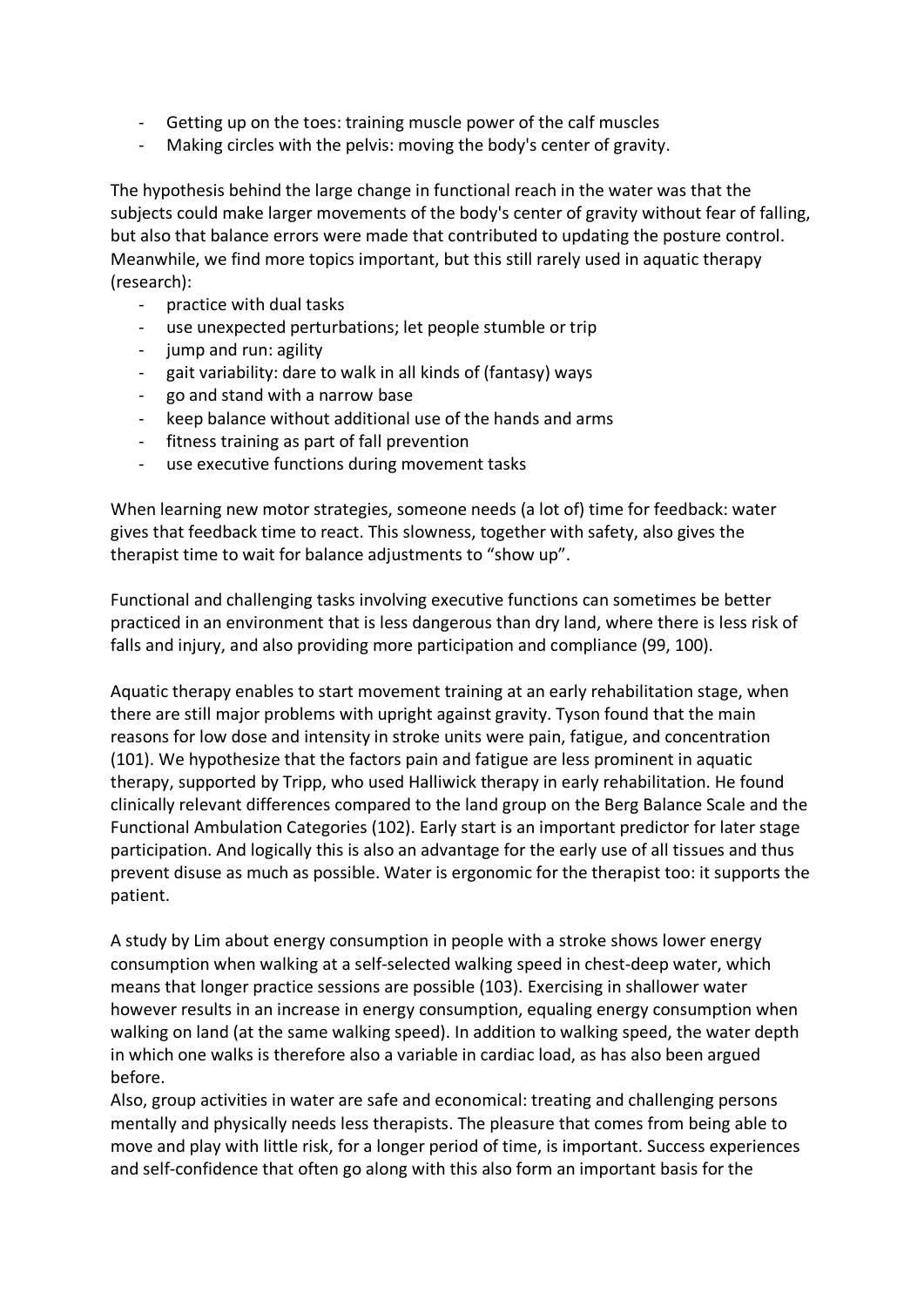positive influences such as reducing depression and anxiety (104, 105). In addition, patients often state that after an aquatic therapy session they sleep better and feel more relaxed. A 2019 study also shows that persons with PD who participated in an Ai Chi program not only scored lower on depression scales and pain scores, but also better on quality of life (SF-36). These results were still measurable one month after the intervention (106).

It is therefore important to gain a lot of challenging exercise experience at the limits of balance, preferably in a rich / varied and inviting environment (107) at moderate intensity. Moreover, because of the continuous movement of the body's center of gravity in water, more than on land, the motor cortex is quickly activated. This also applies to the sensory cortex, due to water pressure, flow and temperature (108).



Figure 3. Concentration during a difficult dual task appeals to executive functions.



Figure 4. The therapist unexpectedly withdrew the hands and the patient quickly initiates a solution to the balance problem.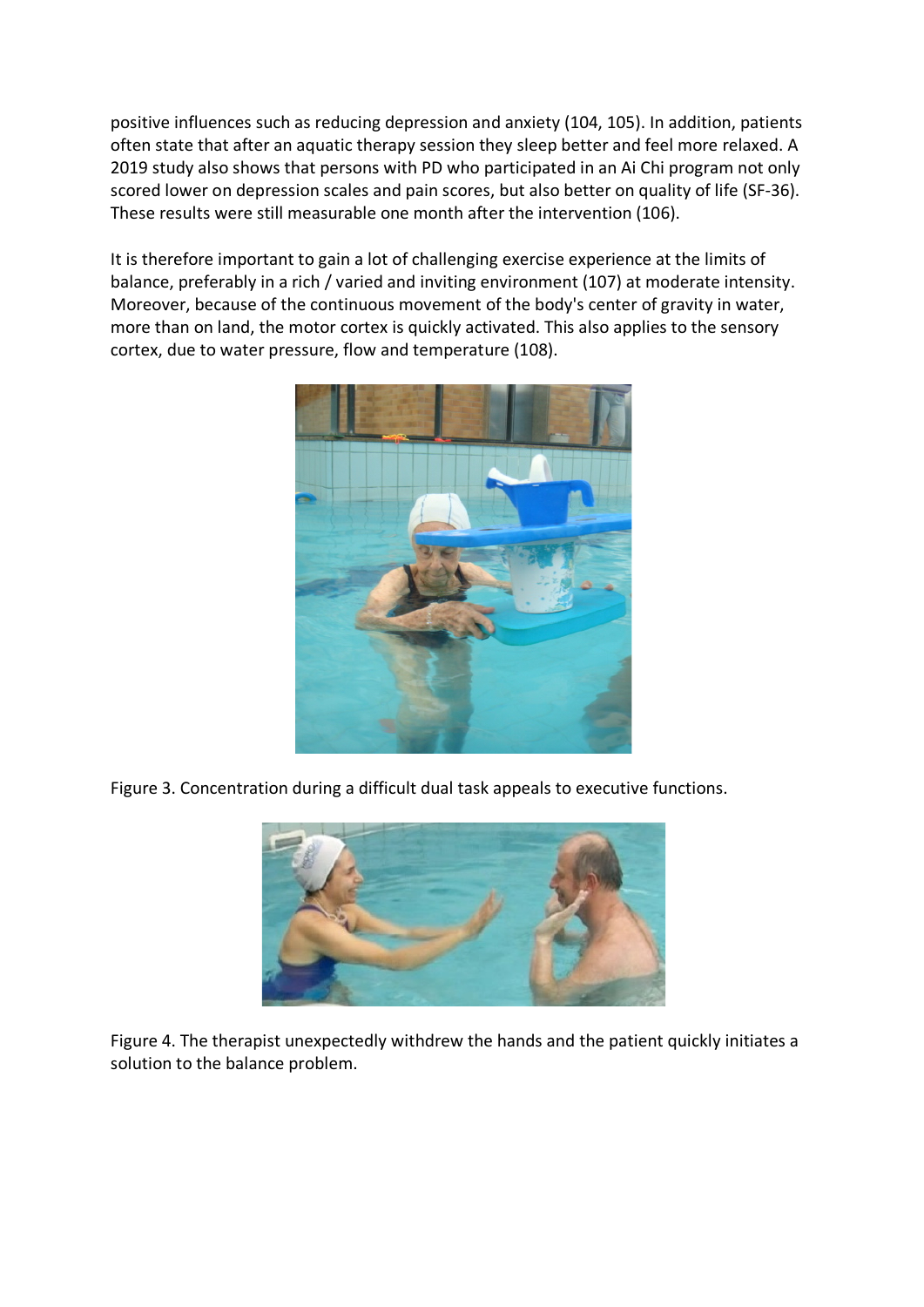

Figure 5. The patient quickly walks over the obstacles. Moving water limits visual control and appeals to working memory (where were the obstacles about).



Figure 6. Gaining movement experience at the limit of balance, in a safe environment, by using a reaching pole. This also facilitates extension.

# **Priming effect of aquatic therapy**

Aquatic therapy is intended to carry-over to land with measurable effects. These effects exist as described in detail in this article. A phenomenon that has only recently emerged in literature is conceptual motor priming by aquatic therapy. Priming is preparation to make associations; a reinforcing intervention in which a change in motor behavior is based on previous stimuli. In concrete terms, this would mean that it makes sense to repeat on dry land what has been practiced in the water. This has recently been confirmed by Sato (29). He found that (even) passive immersion provides cortical inhibition of the cholinergic area of the prefrontal cerebral cortex. This area is important in memorizing a visual motor task. After immersion, the cholinergic activity increased again and with it the ability of the cerebral cortex to retain. Although the evidence is still very limited, Sato concludes that immersion in water facilitates movement on land.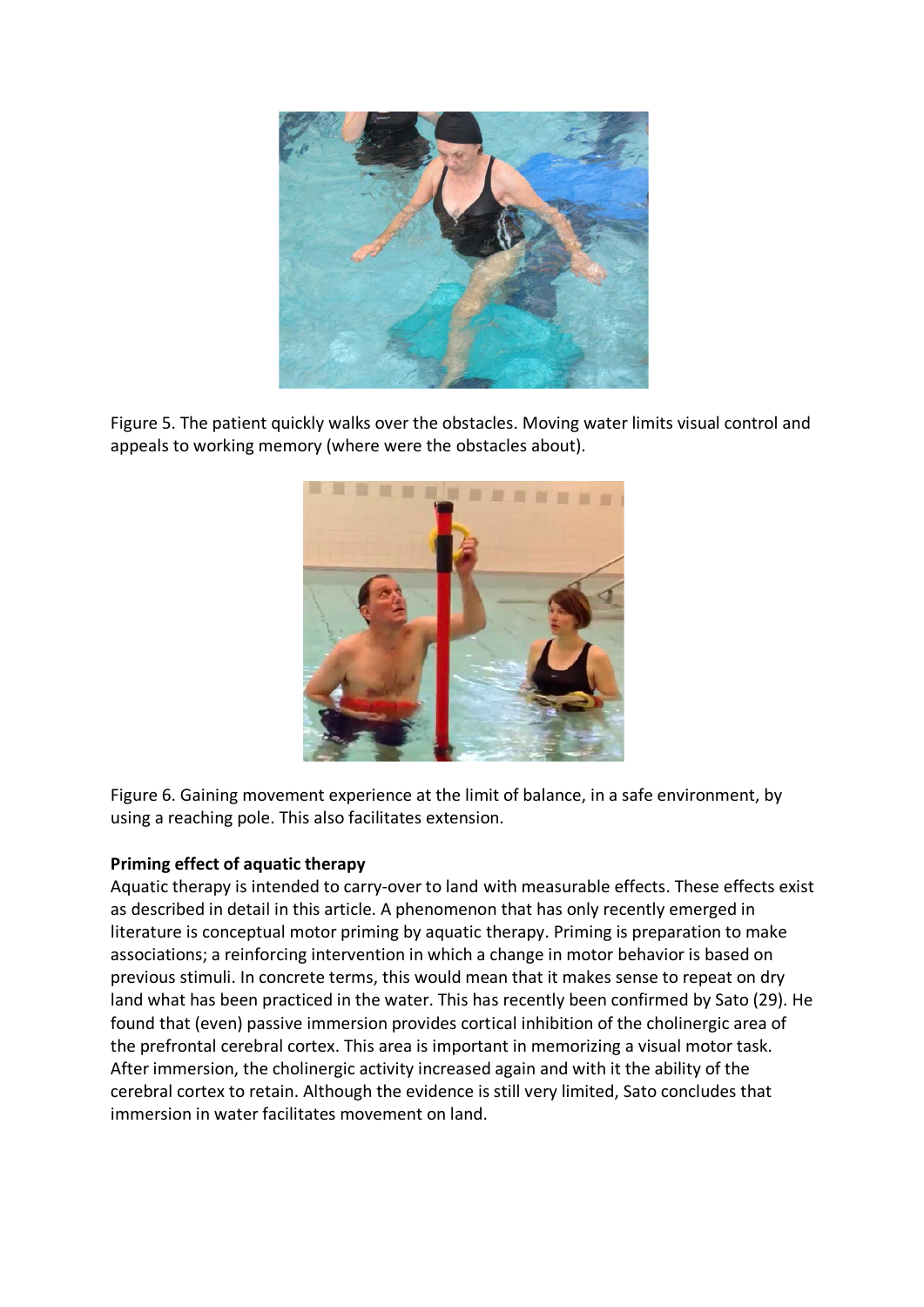### **Summary**

Aquatic therapy is a well-known intervention that now has a large body of knowledge. The effects of the hydrostatic pressure are the basis for important homeostatic adjustments in the brain circulation. As a result, there are neurotrophic effects (such as an increase in antiinflammatory cytokines and BDNF) that partly form the rationale for exercising e.g. executive functions as part of postural and movement motor skills. This can be important in the context of fall prevention. Water lends itself well to gaining a lot of movement experience (variability), whereby the boundaries of balance can be explored, in a safe and rich environment. Physiological stimuli on land and in water are comparable, if not better in water, which is important for people who have difficulty in achieving this training stimulus on land.

# **References**

- 1. Koninklijk Nederlands Genootschap voor Fysiotherapie (2015). Beroepsprofiel Geriatriefysiotherapeut. https://www.kngf.nl/binaries/content/assets/kngf/onbeveiligd/vakgebied/vakinhoud /beroepsprofielen/beroepsprofiel-geriatrie-fysiotherapie-juli-2015.pdf. [Accessed Augustus 2020]
- 2. Chae CS, Jun JH, Im S, Jang YJ, Park GY. Effectiveness of hydrotherapy on balance and paretic knee strength in patients with stroke: A systematic review and meta-analysis of randomized controlled trials. American Journal of Physical Medicine & Rehabilitation. 2020; 99(5): 409-419. https://doi.org/10.1097/PHM.0000000000001357
- 3. Giuriati S, Servadio A, Temperoni G, Curcio A,Valente D, Galeoto G. The effect of aquatic physical therapy in patients with stroke: A systematic review and metaanalysis. Topics in Stroke Rehabilitation. 2020; 27: 1-14. https://doi.org/10.1080/10749357.2020.1755816
- 4. Nayak P, Mahmood A, Natarajan M, Hombali A, Prashanth CG, Solomon JM. Effect of aquatic therapy on balance and gait in stroke survivors: A systematic review and meta-analysis. Complementary Therapies in Clinical Practice. 2020; 39: 101-110. https://doi.org/10.1016/j.ctcp.2020.101110
- 5. Iliescu AM, McIntyre A, Wiener J, Iruthayarajah J, Lee A, Caughlin S, et al. Evaluating the effectiveness of aquatic therapy on mobility, balance, and level of functional independence in stroke rehabilitation: a systematic review and meta-analysis. Clinical Rehabilitation. 2020; 34: 56-68. https://doi.org/10.1177/0269215519880955
- 6. Saquetto MB, da Silva MC, Martinez BP, Sena C, Pontes SS, da PaixãoMTC, et a. Water-Based Exercise on Functioning and Quality of Life in Poststroke Persons: A Systematic Review and Meta-Analysis. Journal of Stroke and Cerebrovascular Diseases. 2019; 28(11):104341. https://doi.org/10.1016/j.jstrokecerebrovasdis
- 7. Iatridou G, Pelidou H, Varvarousis D, Stergiou A, Beris A, Givissis P, et al. The effectiveness of hydrokinesiotherapy on postural balance of hemiplegic patients after stroke: a systematic review and meta-analysis. Clinical Rehabilitation. 2017; 32(5): 583-593. https://doi.org/10.1177/0269215517748454
- 8. Gomes Neto M, Souza Pontes A, de Oliveira Almeida L, Magalhães da Silva C, da Conceição Sena C, Bernardone Saquetto M. Effects of water-based exercise on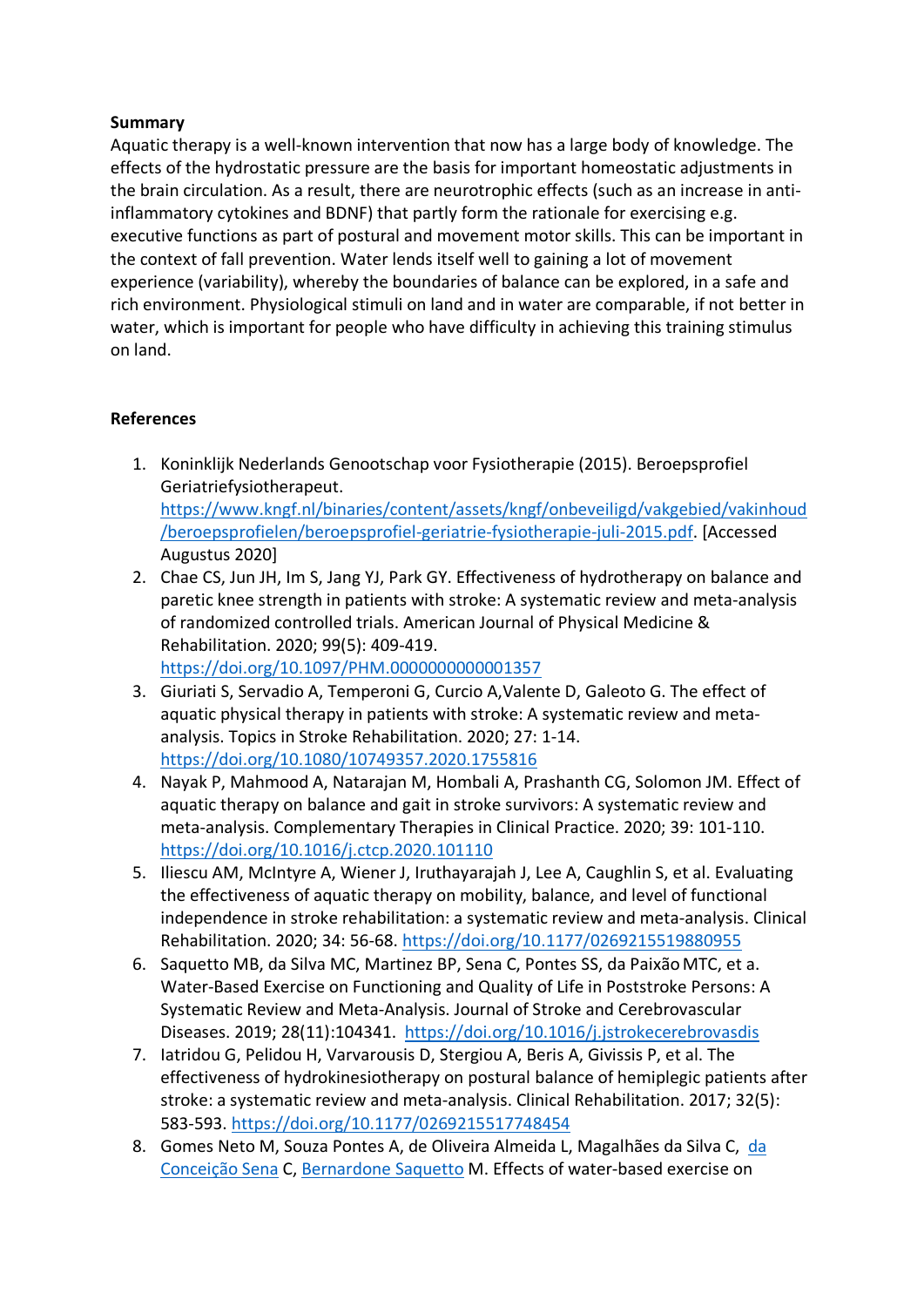functioning and quality of life in people with Parkinson's disease: a systematic review and meta-analysis. Clinical Rehabilitation. 2020. https://doi.org/:10.1177/0269215520943660

- 9. Carroll LM, Morris ME, O'Connor WT, Clifford AM. Is Aquatic Therapy Optimally Prescribed for Parkinson's Disease? A Systematic Review and Meta-Analysis. Journal of Parkinson's Disease. 2019; 10(3): 1-18. https://doi.org/10.3233/JPD-191784
- 10. Cugusi L, Manca A, Bergamin M, Di Blasio A, Monticone M, Deriu F, et al. Aquatic exercise improves motor impairments in people with Parkinson's disease, with similar or greater benefits than land-based exercise: a systematic review. Journal of Physiotherapy. 2019; 65: 65–74. https://doi.org/10.1016/j.jphys.2019.02.003
- 11. Pinto C, Salazar AP, Marchese RR, Stein C, Pagnussat AS. The Effects of Hydrotherapy on Balance, Functional Mobility, Motor Status, and Quality of Life in Patients with Parkinson Disease: A Systematic Review and Meta-analysis. PM R. 2019; 11: 278–291. https://dx.doi.org/10.1016/j.pmrj.2018.09.031
- 12. Terrens AF, Soh SE, Morgan PE. The efficacy and feasibility of aquatic physiotherapy for people with Parkinson's disease: a systematic review. Disability and Rehabilitation. 2017; 40(24):2847-2856. https://doi.org/10.1080/09638288.2017.1362710
- 13. Amedoro A, Berardia A, Conte A, Pelosin E, Valente D, Maggi G, et al. The effect of aquatic physical therapy on patients with multiple sclerosis: A systematic review and meta-analysis. Multiple Sclerosis and Related Disorders. 2020; 41: 102022. https://doi.org/10.1016/j.msard.2020.102022
- 14. Corvillo I, Varela E, Armijo F, Alvarez-Badillo A, Armijo O, Maraver F. Efficacy of aquatic therapy for multiple sclerosis: a systematic review. Eur J Phys Rehabil Med. 2017; 53: 944-952. https://doi.org/10.23736/S1973-9087.17.04570-1
- 15. Moritz TA, Snowdon DA, Peiris CL. Combining aquatic physiotherapy with usual care physiotherapy for people with neurological conditions: A systematic review. Physiother Res Int. 2019; 25(1): e1813. https://doi.org/10.1002/pri.1813
- 16. Martínez-Carbonell Guillamón E, Burgess L, Immins T, Martínez-Almagro Andreo A, Wainwright TW. Does aquatic exercise improve commonly reported predisposing risk factors to falls within the elderly? A systematic review. BMC Geriatrics. 2019; 19: 1-16. https://doi.org/10.1186/s12877-019-1065-7
- 17. Waller B, Ogonowska-Slodownik A, Vitir M, Lambeck J, Heinonen A, Daly D. The effect of aquatic exercise on physical functioning in the older adult: a systematic review with meta-analysis. Age and Ageing. 2016; 0: 1–9. https://doi.org/10.1093/ageing/afw102
- 18. Cumming I, Gates A (2017). The health & wellbeing benefits of swimming. Swim England's Swimming and Health Commission.
- 19. Koninklijk Nederlands Genootschap voor Fysiotherapie (2017). Richtlijn Beroerte 2014, revisie 2017. https://www.kngf.nl/kennisplatform/richtlijnen/beroerte. [Accessed Augustus 2020].
- 20. Pendergast DR, Moon RE, Krasney JJ, Held HE, Zamparo P. Human Physiology in an Aquatic Environment. Compr Physiol. 2015; 5: 1705-1750. DOI: 10.1002/cphy.c140018
- 21. Carter HH, Spence AL, Pugh CJA, Ainslee P, Naylor LH, Green DJ. Cardiovascular responses to water immersion in humans: impact on cerebral perfusion. Am J Physiol Regul Integr Comp Physiol. 2014; 306:636–640. doi:10.1152/ajpregu.00516.2013.
- 22. Tarumi T, Dunsky DI, Khan MA, Liu J, Hill C, Armstrong K, et al. Dynamic cerebral autoregulation and tissue oxygenation in amnestic mild cognitive impairment. J Alzheimers Dis. 2014; 41(3): 765-778.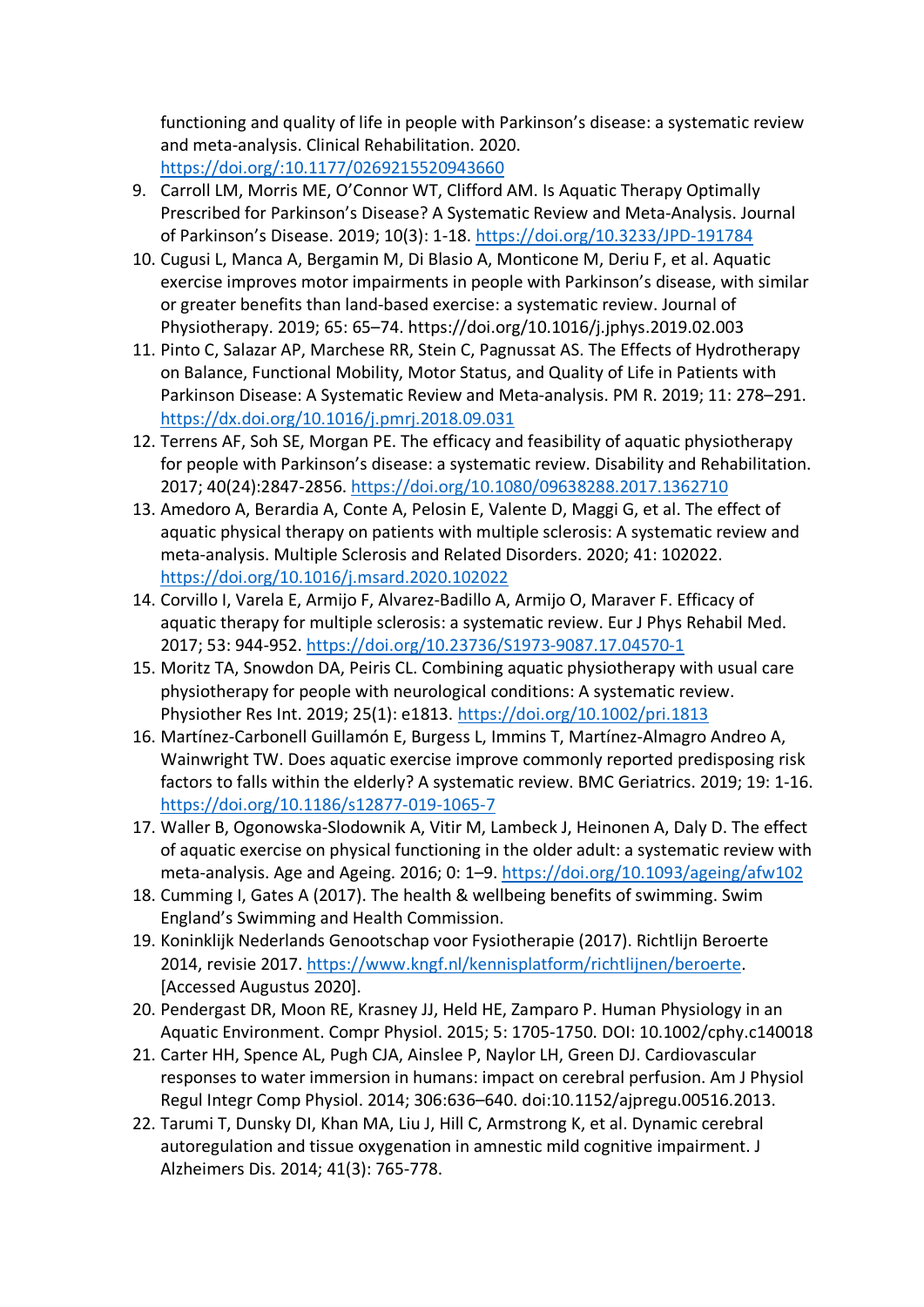- 23. Bailey TG, Cable NT, Miller GD, Sprung VS, Low DA, Jones H. Repeated warm water immersion induces similar cerebrovascular adaptations to 8 weeks of moderateintensity exercise training in females. Int J Sports Med. 2016; 37(10): 757-65. doi: 10.1055/s-0042-106899.
- 24. Mano T, Iwase S, Yamazaki Y, Saito M. Sympathetic nervous adjustments in man to simulated weightlessness induced by water immersion. Journal of UOEH. 1985; 7(Suppl.), 215–227.
- 25. Sato D, Yamazaki Y, Takahashi A, UetakeY, Nakano S, Iguchi K, et al. Water immersion decreases sympathetic skin response during colored word Stroop test. PLoSONE. 2017; 12(7): e0180765. https://doi.org/10.1371/journal.pone.0180765
- 26. Hildenbrand K, Becker B, Whitcomb R, Sanders JP. Age-Dependent Autonomic Changes Following Immersion in Cool, Neutral, and Warm Water Temperatures. International Journal of Aquatic Research and Education. 2010; 4(2): 127-146.
- 27. Al Haddad H, Laursen PB, Chollet D, Lemaitre F, Ahmaidi S, Buchheit M. Effect of cold or thermoneutral water immersion on post-exercise heart rate recovery and heart rate variability indices. Auton Neurosci. 2010; 156(1/2): 111-116.
- 28. Lane RD, McRae K, Reiman E.M, Chen K, Ahern GL, Thayer JF. Neural correlates of heart rate variability during emotion. Neuroimage. 2009; 44(1): 213-22.
- 29. Sato D, Koya Y, Yuda Y, Koyuki I, Ikarashi K, Onishi H, et al. Priming effects of water immersion on paired associative stimulation-induced neural plasticity in the primary motor cortex. J. Environ. Res. Public Health. 2020; 17(1): 215. doi:10.3390/ijerph17010215
- 30. Hansen AL, Johnsen BH, Sollers JJ III, Stenvik K ,Thayer JF. Heart rate variability and its relation to prefrontal cognitive function: the effects of training and detraining. Eur J Appl Physiol. 2004; 93: 263–272. https://doi.org/10.1007/s00421-004-1208-0
- 31. Sun L, Peräkylä J, Holm K, Haapasalo J, Lehtimäki K, Ogawa KH. Vagus nerve stimulation improves working memory performance, Journal of Clinical and Experimental Neuropsychology. 2017; 39(10): 954-964. https://doi.org/10.1080/13803395.2017.1285869
- 32. Martin CO, Denberg NL, Tranel M, Grannar MA, Bechara A. The effect of vagus nerve stimulation on decision-making. Cortex. 2004; 40; 605-612.
- 33. Thayer JF, Lane RD. Claude Bernard and the heart–brain connection: Further elaboration of a model of neurovisceral integration. Neuroscience and Biobehavioral Reviews. 2009; 33: 81–88. doi:10.1016/j.neubiorev.2008.08.004
- 34. Hall J, Blake D, Garbutt G. Acute physiological effects of exercise in water. Physical Therapy Reviews. 2001; 6: 215-229
- 35. Moore GE, Durstine JL, Painter PL (Eds) (2016). ACSM's Exercise management for persons with chronic diseases and disabilities 4. Human Kinetics.
- 36. Mackay-Lyons M, Macko R, Eng JJ et al (2012-2013). Aerobic exercise recommendations to optimize best practice in care after stroke.
- 37. Daly D, Buys R, Vonlanthen G, Vanhullebosch T (2008). Watertraining voor ouderen met en zonder beperkingen: een systematische review. Groep Biomedische Wetenschappen, FaBeR, KULeuven, ongepubliceerd.
- 38. Bergamin M, Zanuso S, Alvar BA, Ermolao A, Zaccaria M. Is water-based exercise training sufficient to improve physical fitness in the elderly? Eur Rev Aging Phys Act. 2012; 9: 129-141. DOI 10.1007/s11556-012-0097-1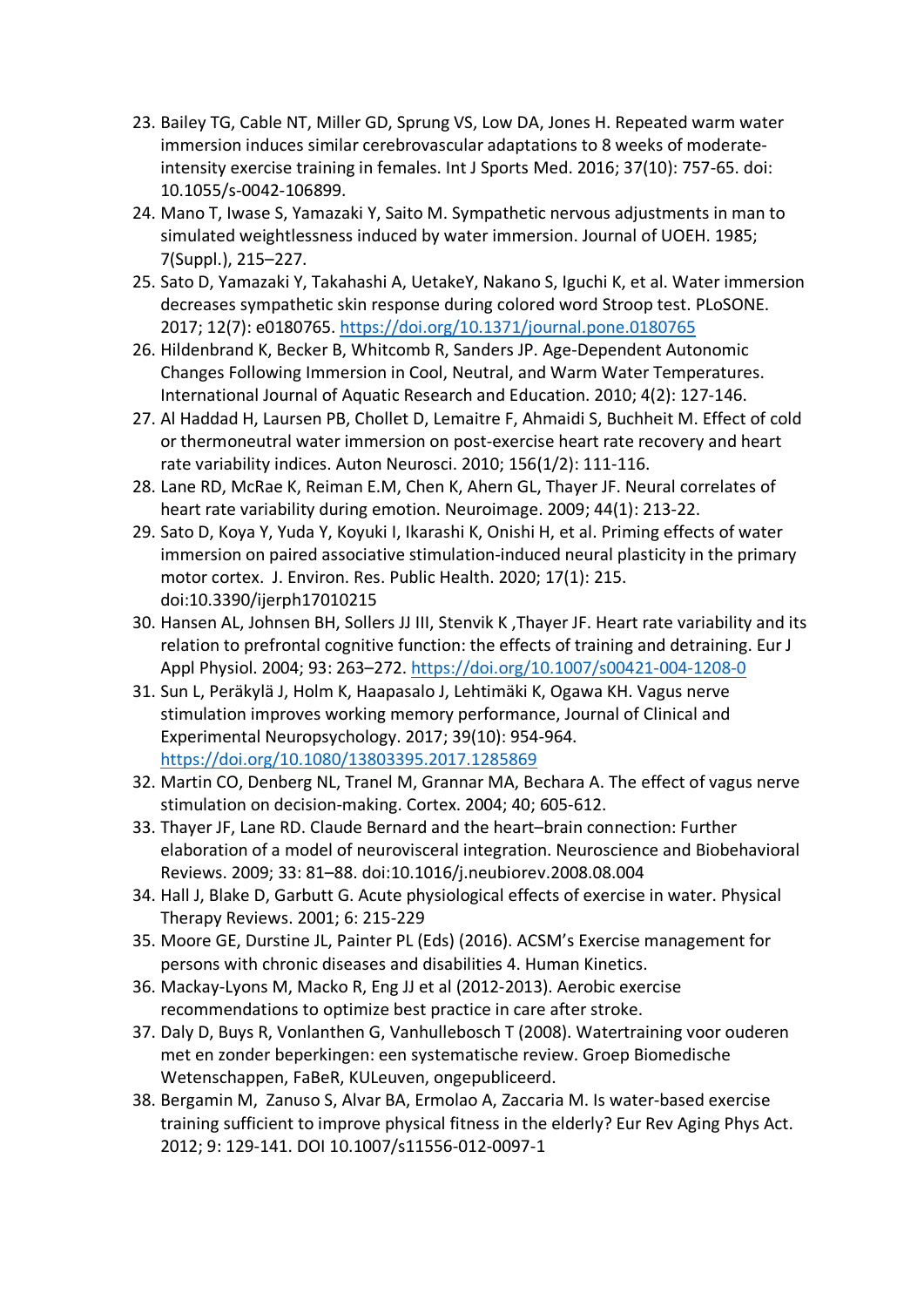- 39. Evans BW, Cureton KJ, Purvis JW. Metabolic and circulatory responses to walking and jogging in water. Research Quarterley. 1978; 49: 442-449. https://doi.org/10.1249/MSS.0000000000001230
- 40. Pugh CJ, Sprung VS, Ono K, Spence AL. The Effect of Water Immersion during Exercise on Cerebral Blood Flow. Med Sci Sports Exerc. 2015; 47(2): 299-306.
- 41. Parfitt R, Hensman MY, Lucas SJE. Cerebral blood flow responses to aquatic treadmill exercise. Med. Sci. Sports Exerc. 2017; 49: 1305–1312
- 42. Lambert BS, Greene NP, Carradine AT, Joubert DP, Fluckey JD, Riechman SE, et al. Aquatic Treadmill Training Reduces Blood Pressure Reactivity to Physical Stress. Med Sci Sports Exerc, 2014; 46(4): 809-816
- 43. Reichert T, Rocha CR, Barroso BM. Aquatic training in upright position as an alternative to improve blood pressure in adults and elderly: a systematic review and meta-analysis. Sports Med. 2018; 48(7): 1727-1737. https://doi.org/10.1007/s40279- 018-0918-0
- 44. Kielian T. Neuroinflammation: good, bad or indifferent? J Neurochem. 2014; 130: 1-3. https://doi.org/:10.1111/jnc.12755
- 45. Ferrucci L, Fabbri E. Inflammageing: chronic inflammation in aging, cardiovascular disease and frailty. Nature Reviews Cardiology. 2018; 15: 505-522. https://doi.org/10.1038/s41569-018-0064-2
- 46. Chung HY, Kim DH, Lee EK, Chung KW, Chung S, Lee B, et al. Redefining chronic inflammation in aging and age-related diseases: proposal of the senoinflammation concept. Aging Dis. 2019; 10: 367-382. https://doi.org/10.14336/AD.2018.0324
- 47. Barrientos RM, Kitt MM, Maier SF. Neuroinflammation in the normal aging hippocampus. Neuroscience. 2015; 309: 84-99. https://doi.org/10.1016/j.neuroscience.2015.03.007
- 48. Frontiers in Aging and Neuroscience, themanummer. Neuroinflammation and Cognition (2018). https://www.frontiersin.org/researchtopics/6461/neuroinflammation-and-cognition#articles
- 49. Loggia ML, Chonde DB, Akeju O, Arabasz G, Catana C, Edwards RR et al. Evidence for brain glial activation in chronic pain patients. Brain. 2015; 138: 604-615. https://doi.org/10.1093/brain/awu377
- 50. Sartori AC, Vance DE, Slater LZ, Crowe M. The impact of inflammation on cognitive function in older adults: implications for health care practice and research. J Neurosci Nurs. 2012; 44: 206–217. https://doi.org/:10.1097/JNN.0b013e3182527690
- 51. Monte de la SM. Insulin resistance and neurodegeneration: progress towards the development of new therapeutics for Alzheimer's disease. Drugs. 2017; 77: 47-65. https://doi.org/10.1007/s40265-016-0674-0
- 52. Koninklijk Nederlands Genootschap voor Fysiotherapie (2009). KNGF-standaard Beweeginterventie diabetes mellitis type 2. https://www.kngf.nl/kennisplatform/beweeginterventies/diabetes-mellitus-type-2. [Accessed Augustus 2020]
- 53. Meijer OG, Huang CH, Prins MR, Ruitenbeek J-R. Zelf uitdagingen kiezen is gezond, Suikerbuik. Fysiopraxis December 2014 - Januari 2015.
- 54. Krakauer JW, Cortes JC. A non-task-oriented approach based on high-dose playful movement exploration for rehabilitation of the upper limb early after stroke. NeuroRehabilitation. 2018; 43: 31-40. https://doi.org/10.3233/NRE-172411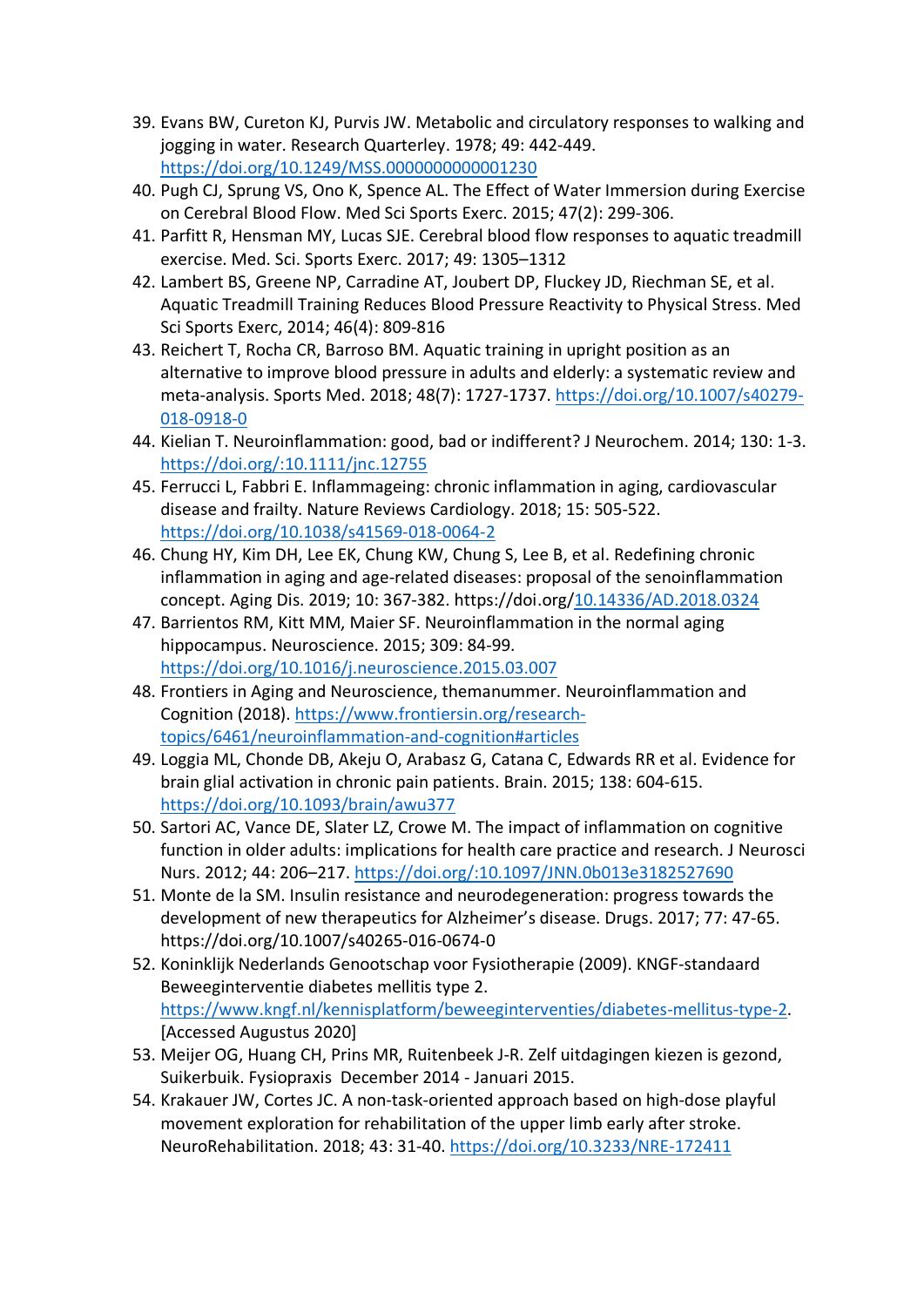- 55. Praag van H, Christie B (Eds). Inaugurele nummer over effecten van bewegen op hersenfunctie Brain Plasticity. 2015; 1: 3-5. http://DOI.org/10.3233/BPL-159001
- 56. Cotman CW, Berchtold NC, Christie L-A. Exercise builds brain health: key roles of growth factor cascades and inflammation. Trends in Neuroscience. 2007; 30(9): 464- 472. https://doi.org/10.1016/j.tins.2007.06.011
- 57. Cabral-Santos C, Castrillón CIM, Miranda RAT, Monteiro PA, Inoue DS, Campos EZ et al. Inflammatory cytokines and BDNF response to high-intensity intermittent exercise: effect the exercise volume. Frontiers in Physiology. 2016; 7: 509. https://doi.org/10.3389/fphys.2016.00509
- 58. Kang DW, Bressell E, Kim DY. Effects of aquatic exercise on insulin-like growth factor-1, brain-derived neurotrophic factor, vascular endothelial growth factor, and cognitive function in elderly women. Experimental Gerontology. 2020; 132: 110842. https://doi.org/10.1016/j.exger.2020.110842
- 59. Håkansson K, Ledreux A, Daffner K, Terjestam Y, Bergman P, Carlsson R et al. BDNF Responses in Healthy Older Persons to 35 Minutes of Physical Exercise, Cognitive Training, and Mindfulness: Associations with Working Memory Function. J Alzheimers Dis. 2017; 55: 645-657. https://doi.org/:10.3233/JAD-160593
- 60. Teixeira-Lemos E, Nunes S, Teixeira F, Reis F. Regular physical exercise training assists in preventing type 2 diabetes development: focus on its antioxidant and antiinflammatory properties. Cardiovascular Diabetology. 2011; 10: 12.
- 61. Pochmann D, Peccin PK, Ivy Reichert I. Cytokine modulation in response to acute and chronic aquatic therapy intervention in Parkinson disease individuals: A pilot study, Neuroscience Letters. 2018; 674; 30-35. https://doi.org/10.1016/j.neulet.2018.03.021
- 62. Calabrese F, Rossetti AC, Racagni G, Gass P, Riva MA, Molteni R. Brain-derived neurotrophic factor: a bridge between inflammation and neuroplasticity. Frontiers in Cellular Neuroscience. 2014; 8: 430-440. https://dx.doi.org/10.3389%2Ffncel.2014.00430
- 63. Bansi J, Bloch W, Gamper U, Kesselring J. Training in MS: influence of two different endurance training protocols (aquatic versus overland) on cytokine and neurotrophin concentrations during three week randomized controlled trial. Mult Scler. 2013; 19(5): 613-621.
- 64. Ayán C, Carvalho P, Varela S, Cancela JM. Effects of water-based exercise training on the cognitive function and quality of life of healthy adult women. Journal of Physical Activity & Health. 2017; 14(11): 899-904. https://doi.org/10.1123/jpah.2017-0036
- 65. Yogev-Seligmann G, Hausdorff JM, Giladi N. The Role of Executive Function and Attention in Gait. Movement Disorders. 2008; 23: 329–342. https://doi.org/ 10.1002/mds.21720
- 66. Allred RP, Kim S-Y, Jones TA. Use it and/or lose it—experience effects on brain remodeling across time after stroke. Frontiers in Human Neuroscience. 2014; 8: 397. https://doi.org/10.3389/fnhum.2014.00379
- 67. Angels Font M, Arboix A, Krupinski J. Angiogenesis, Neurogenesis and Neuroplasticity in Ischemic Stroke. Current Cardiology Reviews. 2010; 6: 238-244
- 68. Schmidt RA, Lee TD (1999). Motor control and learning: A behavioral emphasis (3rd ed). Human Kinetics
- 69. Abdollahi F, Corrigan M, Lazzaro EDC, Kenyon RV, Patton JL. Error-augmented bimanual therapy for stroke survivors. NeuroRehabilitation. 2018; 43(1): 41-51. https://doi.org/10.3233/NRE-182413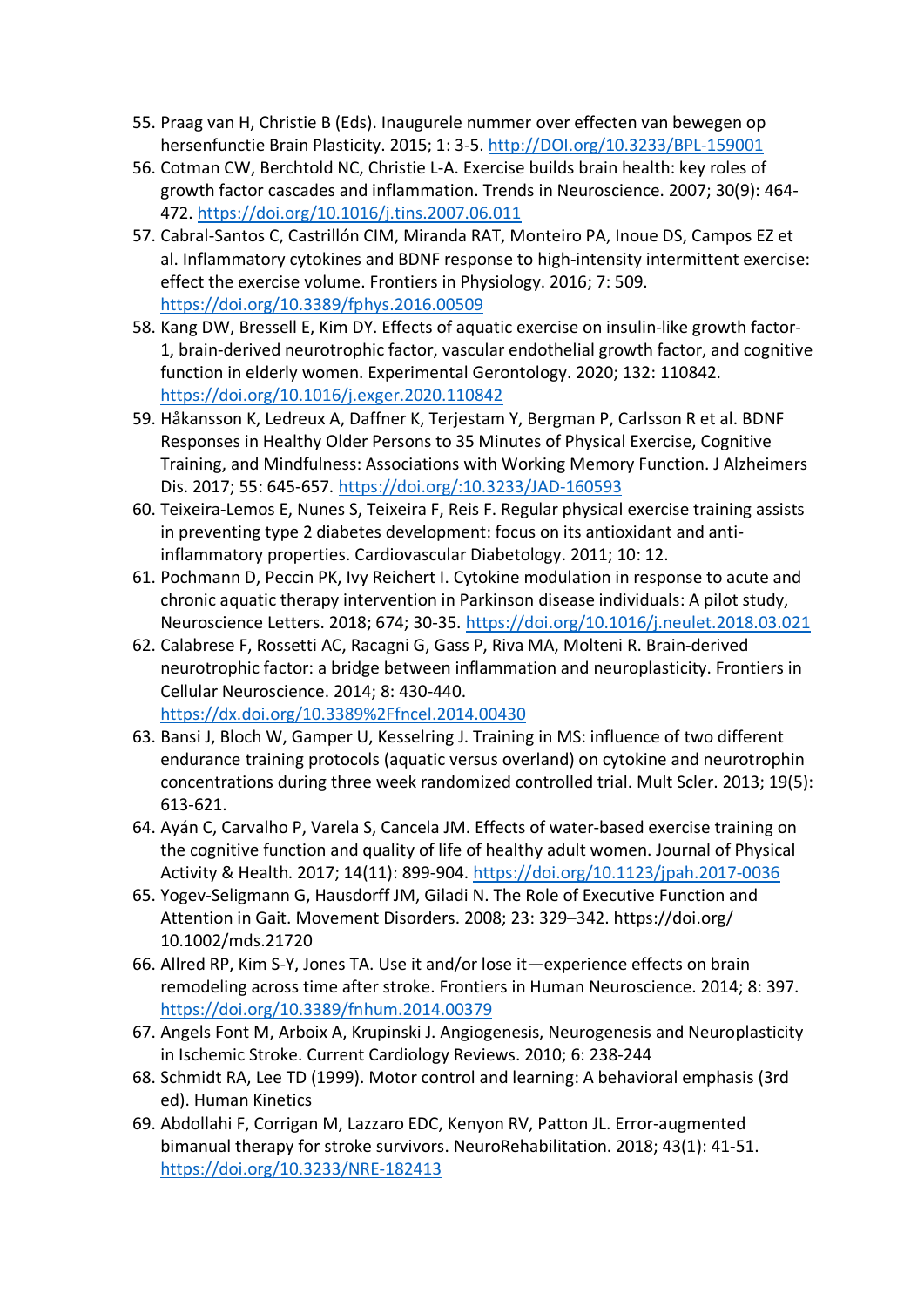- 70. Praag van H, Kempermann G, Gage ZH. Neuronal consequences of environmental enrichment. Nature Reviews Neuroscience. 2000; 11: 191-198.
- 71. Nithianantharajah J, Hannan AJ. Enriched environments, experience-dependent plasticity and disorders of the nervous system. Nature Reviews Neuroscience. 2006; 7: 697-709. https://doi.org/10.1038/nrn1970
- 72. Steekelenburg van E, Kersten I, Huber M (2016). 'Positieve gezondheid' in Nederland, Wie, wat, waarom en hoe? Institute for Positive Health, Amersfoort.
- 73. Diamond A. Executive functions. Annu Rev Psychol. 2013; 64:135-168. https://doi.org/doi:10.1146/annurev-psych-113011-143750
- 74. Hilton CL, Cumpata K, Klohr C, Gaetke S, Partner A, Johnson H, et al. Effect of exergaming on executive function and motor skills in children with autism spectrum disorder: a pilot study. The American Journal of Occupational Therapy. 2014; 68: 57- 65.
- 75. Fama R, Sulliva EV. Motor sequencing in Parkinson's disease: relationship to executive function and motor rigidity. Cortex. 2002; 38: 753-767.
- 76. Cahn-Weiner D, Boyle PA, Malloy PF. These of executive function predict instrumental activities of daily living in community-dwelling older individuals. Applied Neurophysiology. 2002; 9: 187-191.
- 77. Abou-Dest A, Albinet CT, Boucard G, Audiffren M. Swimming as a positive moderator of cognitive aging: A cross-sectional study with a multitask approach. Journal of Aging Research. 2012; 2012(2): 273185. https://doi.org/10.1155/2012/273185
- 78. Albinet CT, Abou-Dest A, André N, Audiffren M. Executive functions improvement following a 5-month aquaerobicsprogram in older adults: Role of cardiac vagal control in inhibitionperformance. Biological Psychology. 2016; 115: 69–77. http://dx.doi.org/10.1016/j.biopsycho.2016.01.010
- 79. Sato D, Seko C, Hashitomi T, Sengoku Y, Nomura T. Differential effects of water-based exercise on the cognitive function in independent elderly adults. Aging Clin Exp Res. 2014; 27: 149-159. https://doi.org/10.1007/s40520-014-0252-9
- 80. Kang DK, Park JY, Jung JH, Park JJ. Development of Combined Aquatic Exercise Program to Improve Functional Fitness and Cognitive Function for Elderly with Mild Dementia. Exercise Science. 2015; 24: 415-423. http://dx.doi.org/10.15857/ksep.2015.24.4.415
- 81. Fedor A, Garcia S, Gunstad J. The effects of a brief,water-based exercise intervention on cognitive function in older adults. Archives of Clinical Neuropsychology. 2015; 30: 139–147. https://doi.org/10.1093/arclin/acv001
- 82. Bressel E, Louder TJ, Raikes AC, Alphonsa S, Kyvelidou A. Water immersion affects episodic memory and postural control in healthy older adults. J Geriatr Phys Ther. 2018; 0: 1-6. https://doi.org/10.1519/JPT.0000000000000192
- 83. Nissim M, Hutzler Y, Goldstein A. A walk on water: comparing the influence of Ai Chi and Tai Chi on fall risk and verbal working memory in ageing people with intellectual disabilities – a randomised controlled trial. Journal of Intellectual Disability Research. 2019; 63(6): 603-613. https://doi.org/10.1111/jir.12602
- 84. Myers KW, Capek D, Shill H, Sabbagh M. Aquatic therapy and Alzheimer's disease. Annals of Long-Term Care, Clinical Care and Aging. 2013; 21: 36-41.
- 85. Becker BE, Lynch S. Case report: aquatic therapy and end-stage dementia. Physical Medicine & Rehabilitation. 2018; 10: 437-441. https://doi.org/10.1016/j.pmrj.2017.09.001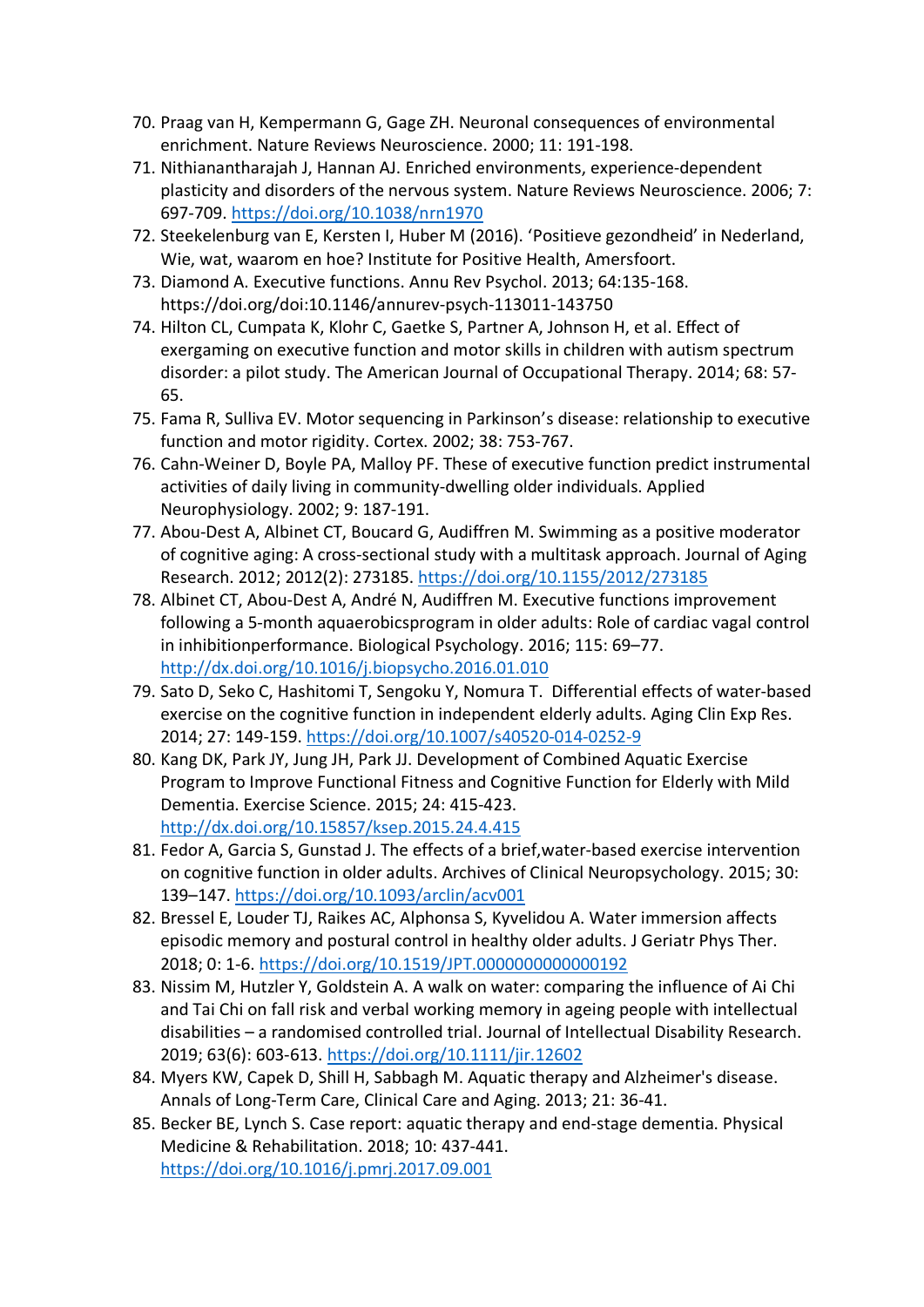- 86. Neville C, Heywood T, Beattle E, Fielding E. Exploring the effect of aquatic exercise on behaviour and psychological well-being in people with moderate to severe dementia: a pilot study of the Watermemories Swimming Club. Australian Journal on Ageing. 2014; 33: 124-127. htttps://doi.org/10.1111/ajag.120as
- 87. Henwood T, Neville C, Baguley C, Clifton K, Beattle E. Physical and functional implications of aquatic exercise for nursing home residents with dementia. Geriatric Nursing. 2015; 36: 35-39.
- 88. Niks C, Hooft van't P. Aquamentia, introducing a newly developed swimming intervention for people with dementia. Journal of Psychological Sciences. 2017; 3: 21- 27.
- 89. Rakt van de J, McCarthy-Grunwald S. Physical treatment (hydrotherapy) by individuals with and without dementia It. J. Sports Reh Po. 2022; 9: 1989 – 2017.
- 90. Aidar FJ, Gana de Matos D, Souza de RF, Gomes AB, Saavedra F, Garrido N, et al. Influence of aquatic exercises in physical condition in patients with multiple sclerosis. The Journal of Sports Medicine and Physical Fitness. 2018; 58: 684-9. https://doi.org/10.23736/S0022-4707.17.07151-1
- 91. Silva de LA, Tortelli L, Motta J, Menguer L, Mariano S, Tasca G, et al. Effects of aquatic exercise on mental health, functional autonomy and oxidative stress in depressed elderly individuals: A randomized clinical trial. Clinics. 2019; 74: e322. https://doi.org/10.6061/clinics/2019/e322.
- 92. Clerici I, Maestri R, Bonetti F, Ortelli P, Volpe D, Ferrazolli D, et al. Land Plus Aquatic Therapy Versus Land-Based Rehabilitation Alone for the Treatment of Freezing of Gait in Parkinson Disease: A Randomized, Controlled Study. Phys Ther. 2019; 99: 591-600. https://doi.org/10.1093/ptj/pzz003.
- 93. Ku PH, Chen SF, Yang YT, Lai TC, Wang RY. The effects of Ai Chi for balance in individuals with chronic stroke: a randomized controlled trial. Scientific Reports. 2020; 10: 1201. https://doi.org/10.1038/s41598-020-58098-0
- 94. Temperoni G, Curcio A, Losa M, Mangiarotti MA, Morelli D, De Angelis S, et al. A water-based sequential preparatory approach vs. conventional aquatic training in stroke patients: a randomized controlled trial with a 1-month follow-up. Frontiers in Neurology. 2020; 11: 466. https://doi.org/doi:10.3389/fneur.2020.00466
- 95. Kim YW, Vakula MN, Waller B, Bressel E. A systematic review and meta-analysis comparing the effect of aquatic and land exercise on dynamic balance in older adults. BMC Geriatrics. 2020; 20: 302. https://doi.org/10.1186/s12877-020-01702-9
- 96. Simmons V, Hansen PD. Effectiveness of water exercise on postural mobility in the well elderly: an experimental study on balance enhancement. J Gerontology. 1996; 51(5): M233-8.
- 97. Jung JH, Lee JY, Chung EJ, Kim KY. The Effect of Obstacle Training in Water on Static Balance of Chronic Stroke Patients. J Phys Ther Sci. 2014; 26: 437–440.
- 98. Pijnappels M. Waarom schieten ouderen soms te kort in hun balanshandhaving? Fysiotheraie en ouderenzorg. 2005;19: 6-12
- 99. Belza B, Topolski T, Kinne S, Patrick DL, Ramsey SD. Does adherence make a difference? Results from a community-based aquatic exercise program. Nursing Research. 2002; 51: 285-291.
- 100. Cugusi L, Manca A, Bergamin M, Di Blasio A. Aquatic exercise improves motor impairments in people with Parkinson's disease, with similar or greater benefits than